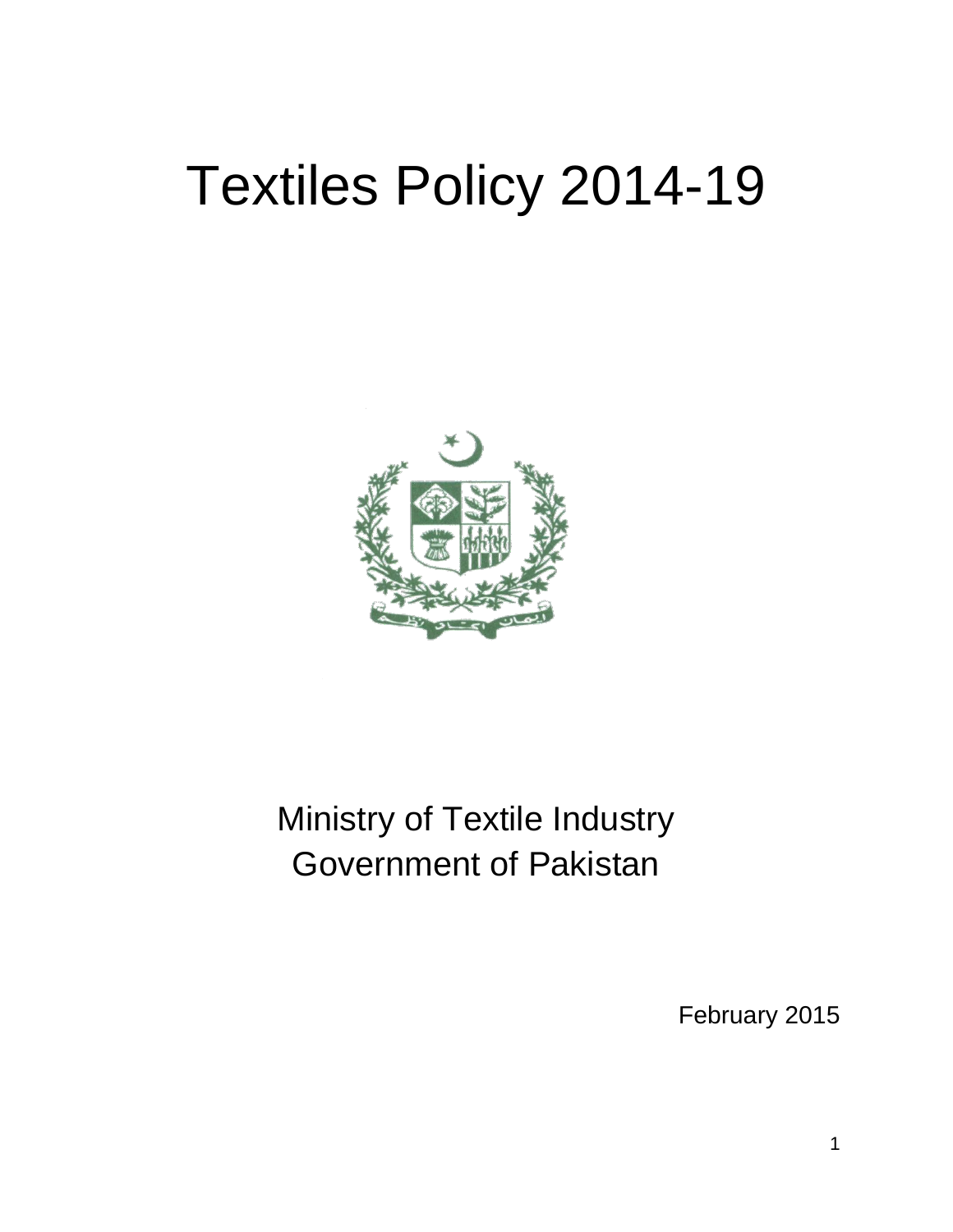

#### **MESSAGE FROM MR. ABBAS KHAN AFRIDI, MINISTER FOR TEXTILE INDUSTRY**

The Textiles Policy 2014-19 has not only laid down a perspective plan for the next five years, but also brought coherence among the various support measures and development initiatives of the Government aimed at promotion and uplifting of the biggest industrial sector of the country. Every subsector in the value chain contributes in value addition and employment generation. As the chain moves downstream, each link with lesser investment creates larger number of jobs. The effect of Policy measure on one subsector ultimately effects the other subsectors directly and indirectly.

The Policy not only addresses the complete value chain but also aims to develop the industry and make the sector self reliant. Converting more primary raw materials in to value added product, increased productivity and quality will be the prime focus. Policy measures taken by the Government are interlinked, developing fibre base through installment of capacities and tariff rationalization will promote value addition and thus creating new jobs for the emerging generation.

The Policy envisages enhancement of export performance of textile industry to make it double in next five years. This will be achieved through a set of immediate support measures and medium & long-term initiatives aimed at infrastructure & skills development.

I request to all stakeholders associated directly or indirectly with the textiles value chain to take the opportunities available in Policy to make our country economically sovereign.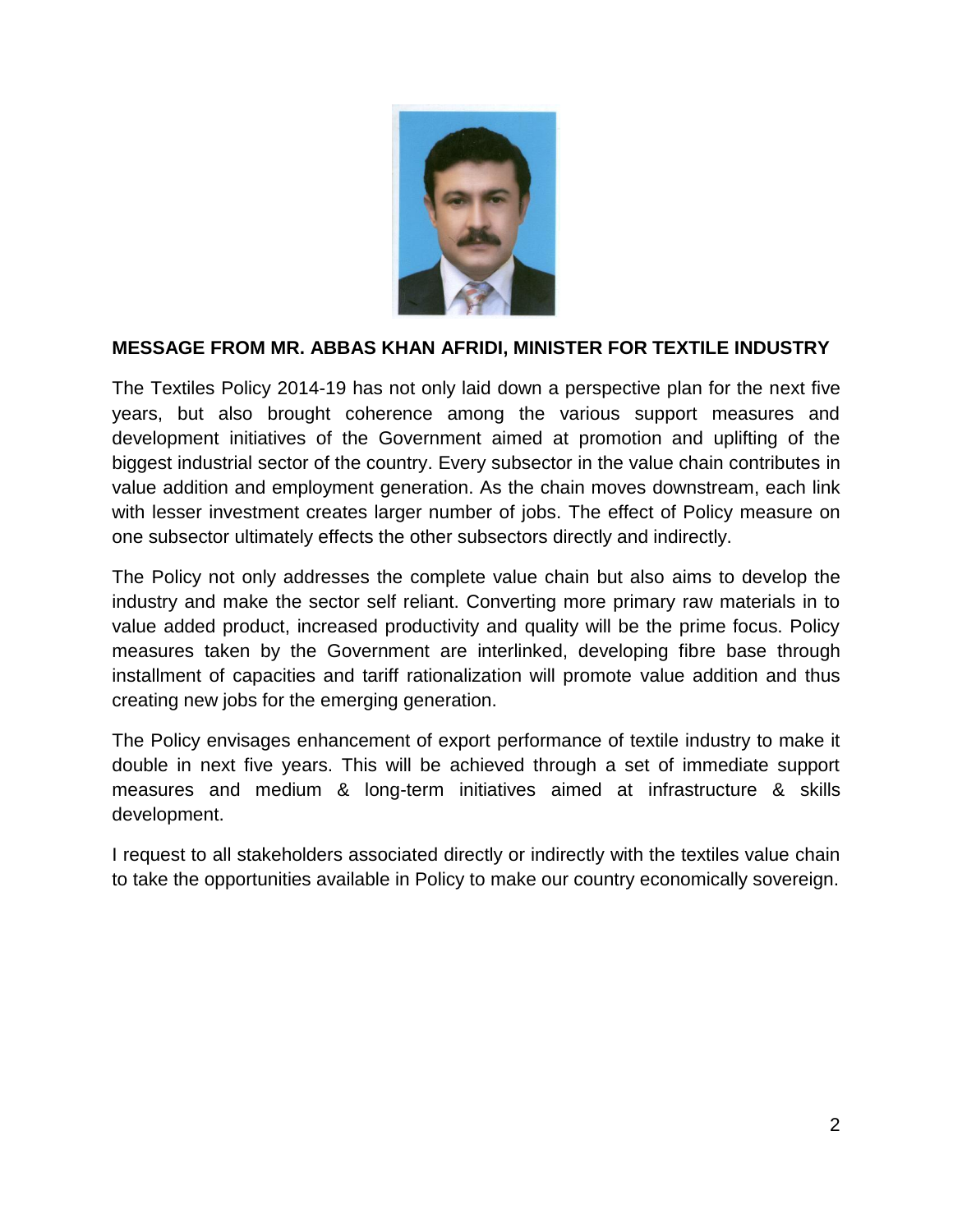

#### **Foreword**

Pakistan has inherent advantage of being  $4<sup>th</sup>$  largest producer of cotton in the world with a huge potential to further increase crop yield. For success of any export led industry, local availability of basic raw material is considered as an added advantage being a key factor in reducing cost of doing business. It is encouraging that Pakistan ranks  $3<sup>rd</sup>$  in the world in the field of yarn production. The textile value chain consists of ten industrial sub-sectors and is highly integrated and interdependent sector. The value chain is quite long starting from cotton picking to a finished garment of the latest fashion. The final product of one sub-sector is the basic raw material for the other. Through the second Textiles Policy (2014-19), efforts have been made to address issues of all sub-sectors on sectoral basis including cotton, manmade fibres, spinning, weaving, knitting processing, made ups and garments.

The formulation of the Textiles Policy 2014-19 started with a comprehensive study of the global trade environment. We analyzed in detail sector strengths and weaknesses in the post-quota scenario. The incentives and support being offered by our competitors to their textile sectors were also microscopically studied. This was followed by an extensive exercise of consulting the stakeholders; both from the public and private sectors. Input and feedback was also obtained from the representatives of various subsectors akin to textiles sector at large. Other relevant Ministries were consulted and their inputs were considered while finalizing the Policy.

The Textiles Policy 2014-19 is based on actionable plans to make textiles sector more competitive, robust, goal oriented and sustainable. The Ministry will make concerted efforts for ensuring that the Policy creates conducive environment for small and medium enterprises to increase production of value added items through development of clusters. The Policy envisages vital measure to support textile sector i.e. enabling policy environment, sectoral strategic plan, marketing initiatives, revitalizing projects and capacity building of the Ministry and stakeholders, with a view to improve productivity and enhancing competitiveness of the entire textile value chain.

Ministry of Textile will strive its best for achieving goals and targets of the Policy which are so crucial for development of the country and uplift of the economy.

> **(Amir M. Khan Marwat) Secretary**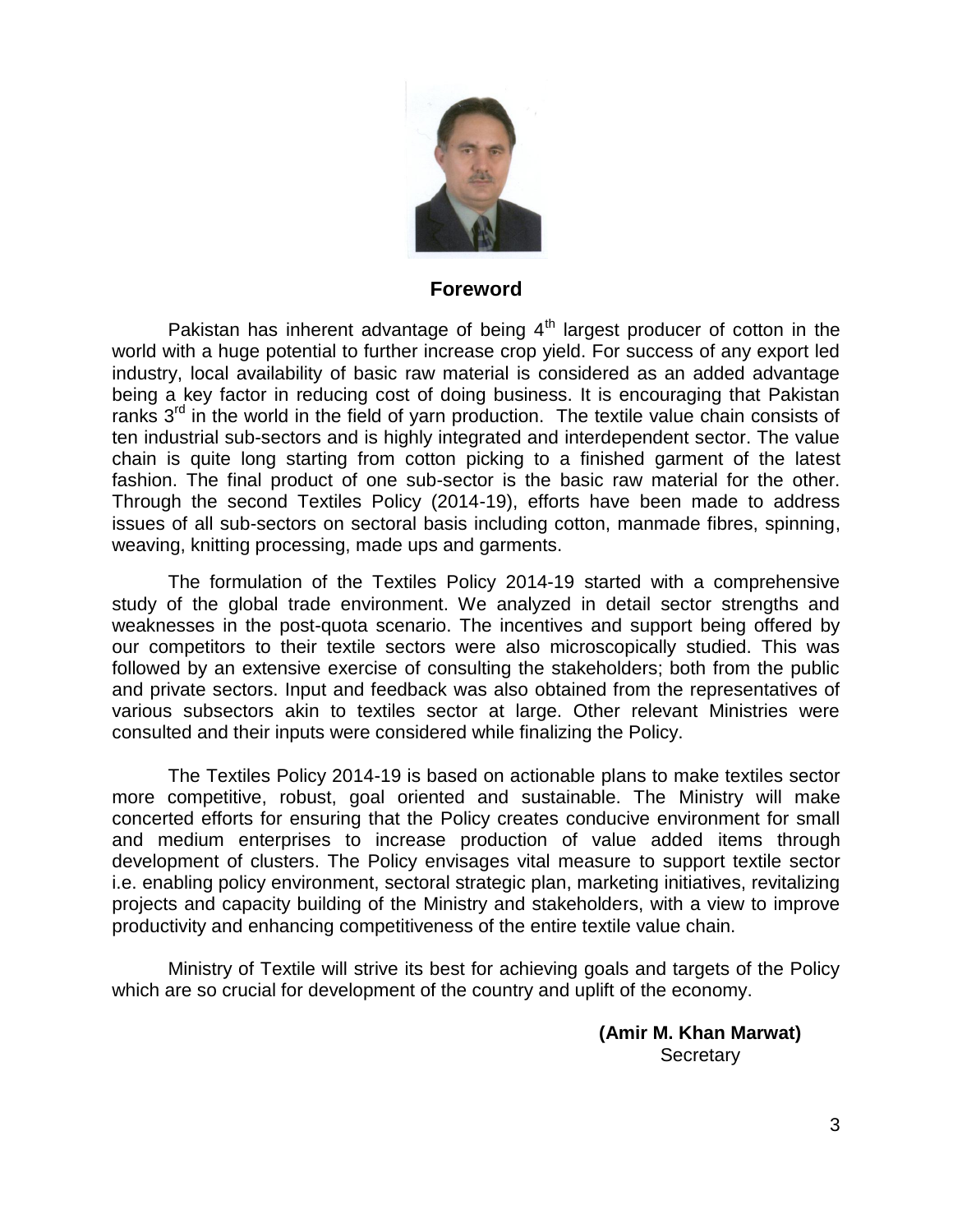# **1 CONCEPTUAL FRAMEWORK**

1.1 Natural and manmade fibres are the first links of the textiles value chain, which passes through various stages of conversion and is ultimately transformed into consumer products. Every subsector in the value chain contributes to value addition and employment generation. As the chain moves downstream, each link creates larger number of jobs with relatively lower investments. The impact of policy measure on one subsector ultimately affects the other subsectors directly and indirectly.

1.2 Cotton is a principal contributor to our economy. The production and processing of cotton employs more than 10 million people and generates billions of dollars in economic activity as it moves from production at the farm level through processing and retail. Pakistan being the fourth largest producer and third largest consumer of cotton in the world has an immense comparative advantage that needs to be converted into a sustainable competitive advantage.

1.3 The textiles sector in Pakistan has remained stagnant over the last decade due to a number of exogenous and indigenous factors such as subsidies given to cotton farmers and other textiles products by several countries which distort prices, marketing constraints, global recession, and increasingly stringent buyers" conditionalities. On the domestic side, cotton production has remained stagnant at about 13 million bales per annum, and the resistance to grading and standardization of cotton bales by ginners and spinners alike has consistently lowered the value of Pakistani cotton by around 10 cents per pound in the international market. On the other hand, the value-added garments sector has grown only marginally due to its limited product range, low usage of manmade fibres and inability of manufacturing units to restructure themselves to meet changing international requirements. The concept of developing clusters to promote cost efficiencies especially in the SME sector has been developed and emphasised in the Planning Commission"s Vision 2025, which has also been made part of this Policy. In addition, the lack of skilled human resource, low employment of women in the garment sector, and absence of modern management practices have obstructed the path of high value-addition and enhanced exports in the entire textiles supply chain.

1.4 During 2002-2007, over \$5 billion were invested in basic and value-added sectors. Since then, investment in textiles sector has decreased, creating distortions in the value chain. For example, it is estimated that around 21,000 new shuttleless looms are required to balance out the weaving sector. To remain competitive in the international market, there is an urgent need to promote investment. In addition, skilled human resource is also necessary. In future there will be a new demand of 2.8 million workers for the textiles industry, out of which 2.5 million would be required by value added sectors.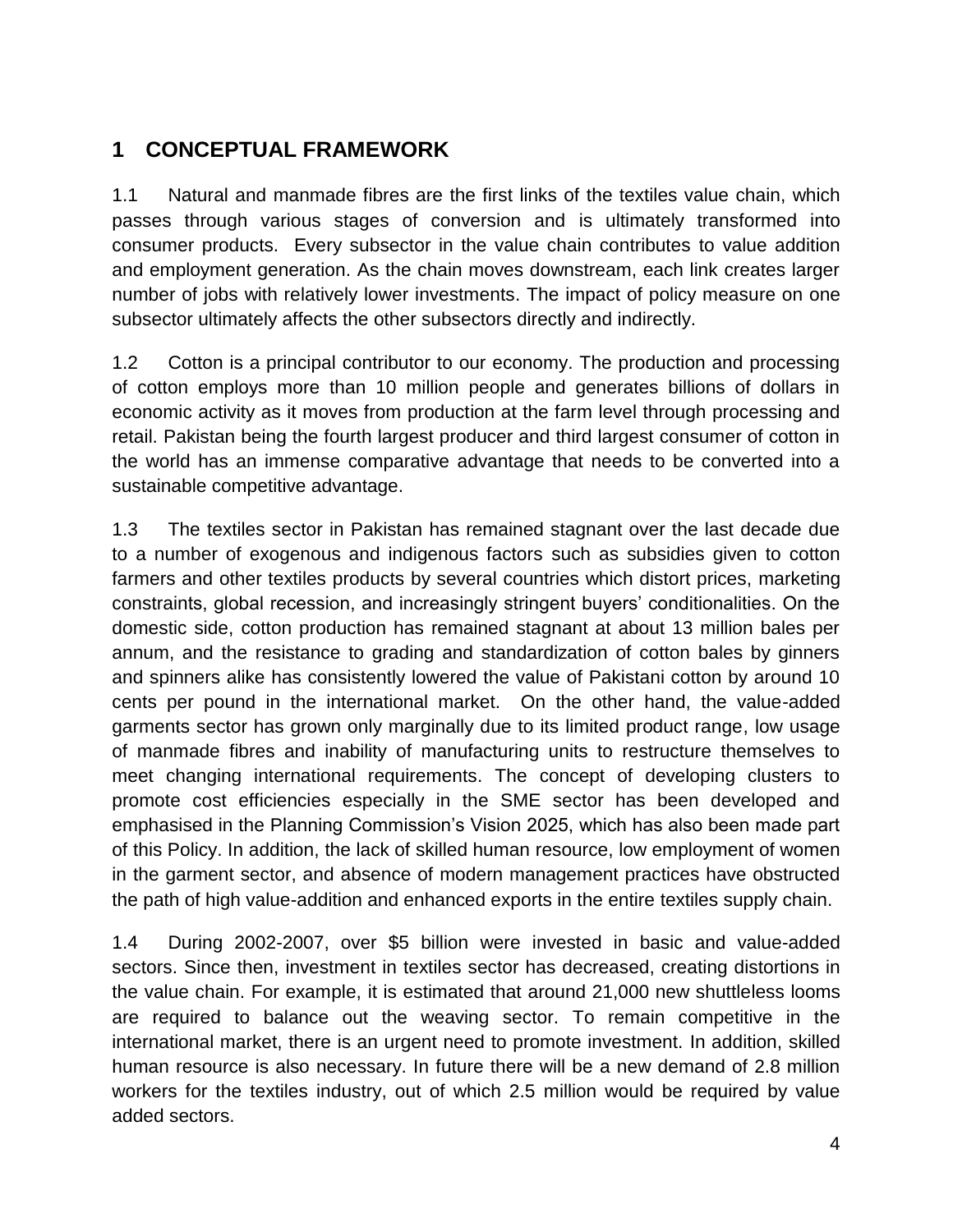1.5 Tariffs are used to provide due protection for the development of domestic industry but at the same time it builds inefficiencies in the manufacturing sector. Moreover, tariffs when used to cover the inefficiencies of the manufacturing sector not only make it uncompetitive in the international market but also promote trading at the expense of manufacturing. The Ministry envisages that tariffs should be cascaded and due protection may be provided. This will be beneficial to promote the fibres other than cotton such as acrylic, nylon, viscose, polyester, wool and silk. Such step will facilitate in product diversification which adds more value in garments.

1.6 The textiles industry consists of 11.3 million spindles, 03 million rotors, 350,000 power looms, 18,000 knitting machines and processing capacity of 5.2 billion sq m. It has the 700,000 industrial and domestic stitching machines. In addition, it has a strong fibre base of 13 million bales of cotton and 600,000 tons of manmade fibres including polyester fibre. There are 21 filament yarn units having capacity of 100,000 tons. The filament and yarn industry is supported by PTA plant which has 500,000 tons capacity. Thus a complete textiles value chain exists in the country which is rare in the world, unlike many competitors which have only primary base or the finished base.

1.7 Global textiles and clothing trade has increased substantially in the post quota regime. However, Pakistan's share in the global textiles and clothing trade has remained below three percent due to changes in the distribution chain, as well as the creation of an uneven playing field by the importing countries through preferential trade agreements and special access given to different competitor countries.

1.8 Trade and Productivity are linked to a host of factors such as legislation, tax policy, tariffs structure, labour laws, access to high quality inputs, timely allocation of resources and connectivity levels within the government. The Ministry of Textile Industry is in the process of reviewing the legislative framework which governs some segments of the textiles value chain, including enactments required to ensure compliance with International Protocols and Core Labour Conventions. At the same time, it has been making efforts to create an enabling environment for the textiles value chain through initiatives involving other Ministries and Divisions, such as Finance (Textile Package), FBR (tariff rationalization), Climate Change Division (certification of Bt cotton seed varieties), NFS&R (increasing benchmarks for germination rates of seeds and deregistering fake seed companies), Petroleum & Natural Resources (gas allocation) OPHRD (implementing international labour standards), and Commerce (trade negotiations involving textiles products, improved market access and better utilization of the Export Development Fund for the benefit of the textiles sector). At the same time it has been engaged with research organizations and carrying out specific research studies especially in product diversification options to improve the Textiles Policy profile.

1.9 International trade figures show that while world demand is increasing in favour of manmade fibres, Pakistan continues to supply goods based mainly on cotton.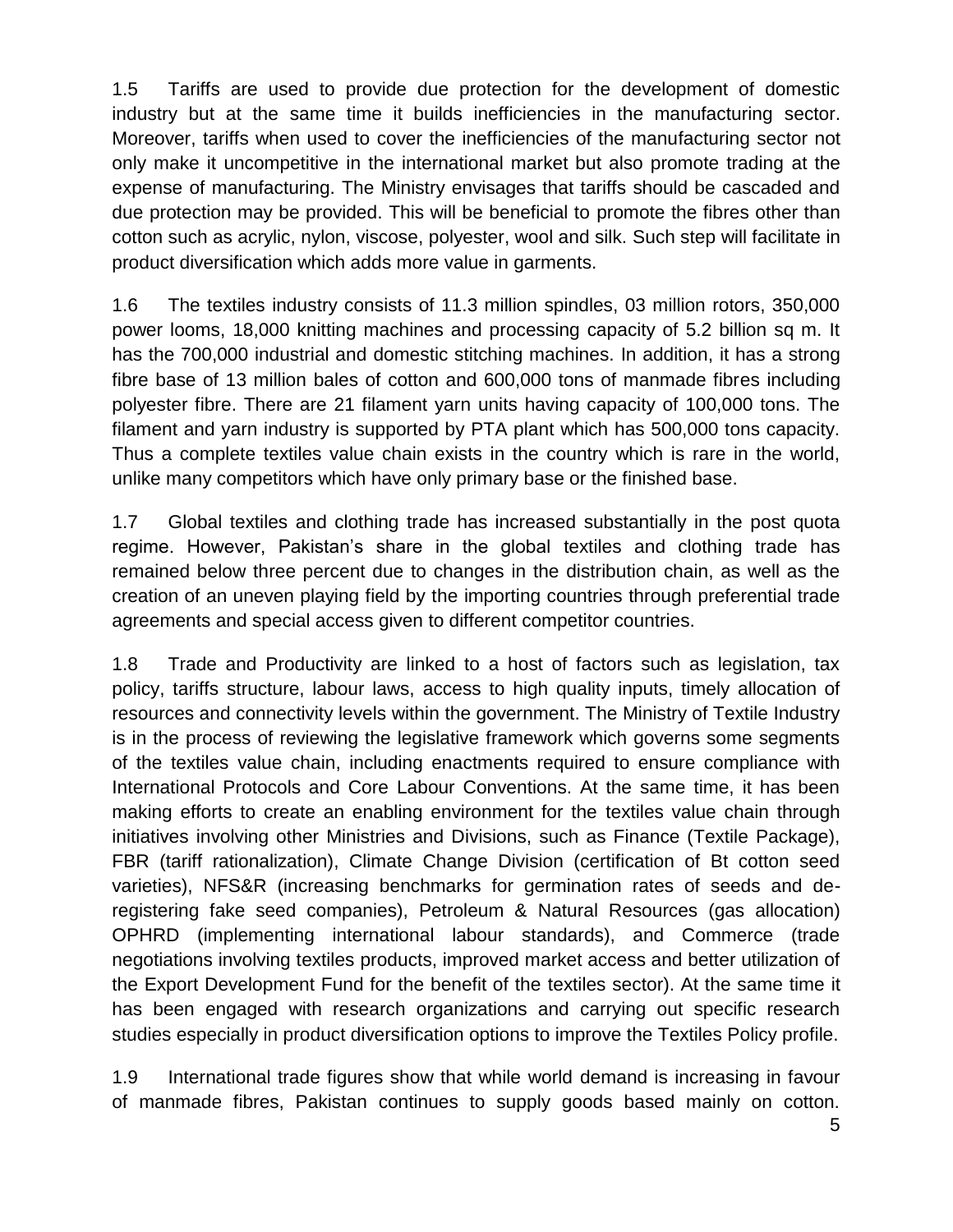Similarly, while global demand is for finished value added products such as garments, with a large percentage of manmade fibre content, Pakistan's performance remains low in comparison to its main competitors, India and Turkey.

1.10 In order to develop a policy that is holistic in its approach, it is very important to have authentic data, evidence-based trajectories, and a continuous interface with research organizations, both within the Ministry and outside. During the current Policy period, 2014-19, the Ministry would strengthen its links with think tanks, academic bodies, and donor organizations for research-based strategies which would help to implement Policy initiatives for wider and deeper reforms in the entire textiles valuechain.

1.11 As the world consciousness about sustainability of the planet is increasing, more stringent requirements are emerging in the international market to ensure safety of environment and more equitable distribution of profits. While compliance with international labour standards including initiation of Better Work Programme is now gaining precedence in developing countries, many buyers are also committed to sourcing only those textiles products that have been produced using "Better Cotton", an initiative that trains farmers to reduce the use of fertilizers, pesticides and water to a minimum, so that the end product is environment friendly. It is estimated that by 2020, 30% of cotton consumed in the world will originate from "Better Cotton" farms. Similar is the case with new products which are in high demand, such as flax linen, bamboo fabrics and eco-friendly textiles.

1.12 Apart from this, latest international research shows that better management practices can improve productivity by at least 20%. In Pakistan, management practices are outmoded with little use of IT and poor inventory control systems resulting in low per capita productivity to the extent of 37% of the benchmark in some value-added processes, including stitching of fashion garments and wastages are unacceptably high. While the need to improve education levels and skills of workers cannot be overemphasised, innovation and re-modelling of processes are required to improve the overall productivity of the sector. At the same time, it is important to shift to a higher content of manmade fibres in the entire textiles value chain to enter high value niche markets. The impact of internal and external competitive pressures mean that government departments and stakeholders have to put their acts together to be able to transform into modern entities through responsive and vibrant policies taking into account all facets of trade, productivity and economic growth.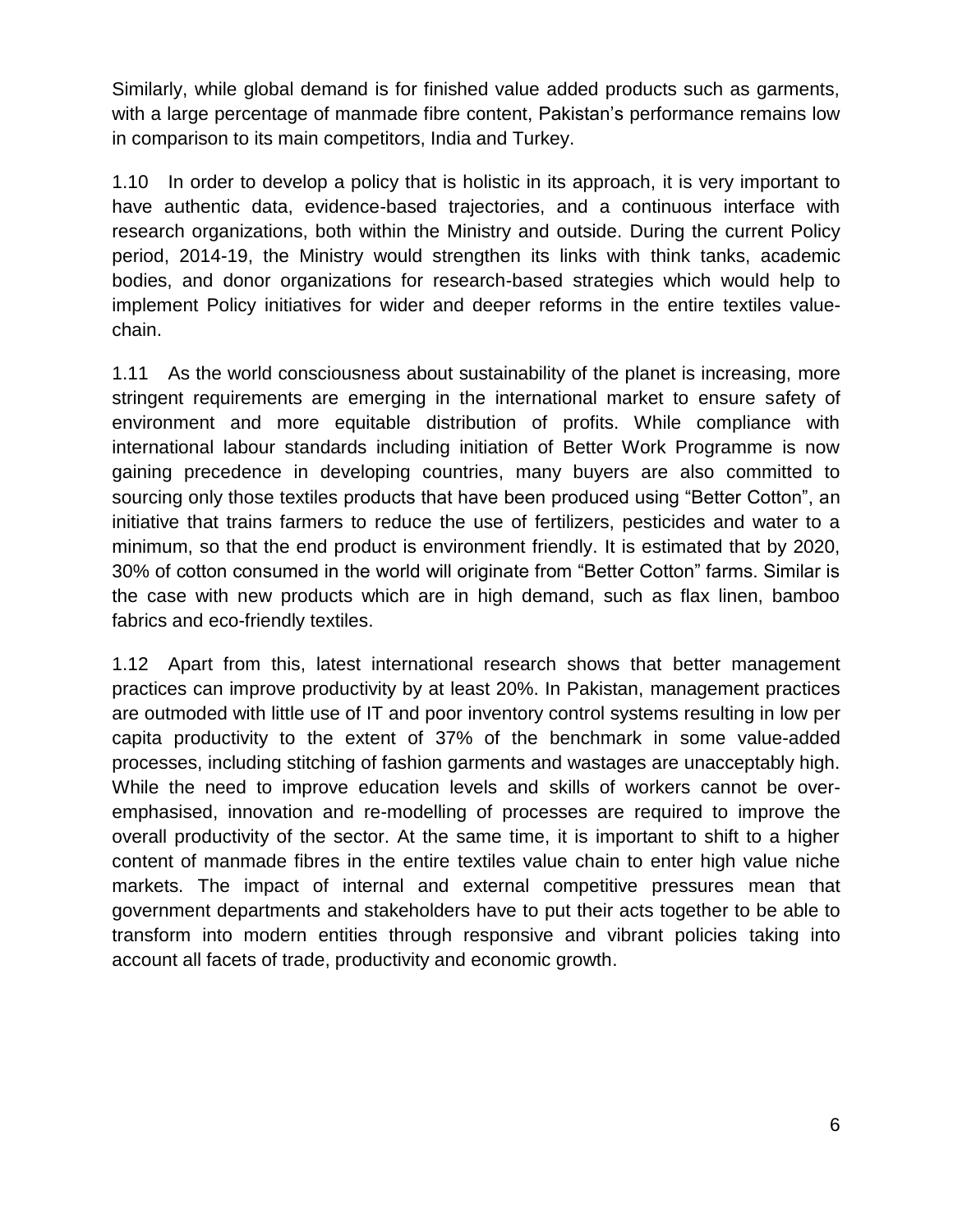# **2 Introduction**

2.1 Textiles is the most important manufacturing sector of Pakistan and has the longest production chain, with inherent potential for value addition at each stage of processing, from cotton to ginning, spinning, fabric, dyeing and finishing, made-ups and garments. The sector contributes nearly one-fourth of industrial value-added, provides employment to about 40% of industrial labour force, consumes about 40% of banking credit to manufacturing sector and accounts for 8% of GDP. Barring seasonal and cyclical fluctuations, textiles products have maintained an average share of about 54% in national exports. However, despite being the  $4<sup>th</sup>$  largest producer and  $3<sup>rd</sup>$  largest consumer of cotton globally, Pakistan"s comparative advantage diminishes due to export of low value added textiles products.

2.2 The development of the textiles sector in Pakistan was dictated by the quantitative restrictions imposed by developed countries under the MFA and ATC, resulting in structural anomalies and lopsided capacities. While the spinning sector grew quickly, the highest value added sector – woven garments – failed to attract adequate investment due to non-availability of quotas in this sector. At the same time, the fabric sector remained in the non-mill sector with the bulk of production is coming from inefficient small power loom units. The overall technological configuration of the industry needs major up-gradation for replacing that machinery which has become obsolete or has outlived its economic life. In addition, clusters need to be developed and sustained through structured interventions, especially in the SME sector.

2.3 The textile industry has also suffered for lack of adequate infrastructure facilities which are so desperately needed for its smooth operations. Apart from absence of exclusive areas dedicated to textiles production, energy has emerged as a major issue especially in the Punjab where approximately 65% of the industrial units are located. Skilled manpower is also significantly deficient with the result that the sector is suffering from low per capita productivity. The physical and institutional infrastructure, especially at sea and dry ports, requires revamping and reform. Likewise, numerous parallel and overlapping regulations add to management and production costs.

2.4 On the other hand, the post-quota environment brought challenges of its own, as an uneven playing field was created as many developed countries granted unilateral concessions and preferential treatment to a number of textiles and clothing exporting countries of their choice. Now, with the award of GSP+ status to Pakistan in 2014, the prospects for enhanced market share have improved. Pakistan has natural comparative advantages of home-grown fibres and availability of relatively cheap labour that can be effectively converted to competitive advantages through appropriate policy interventions.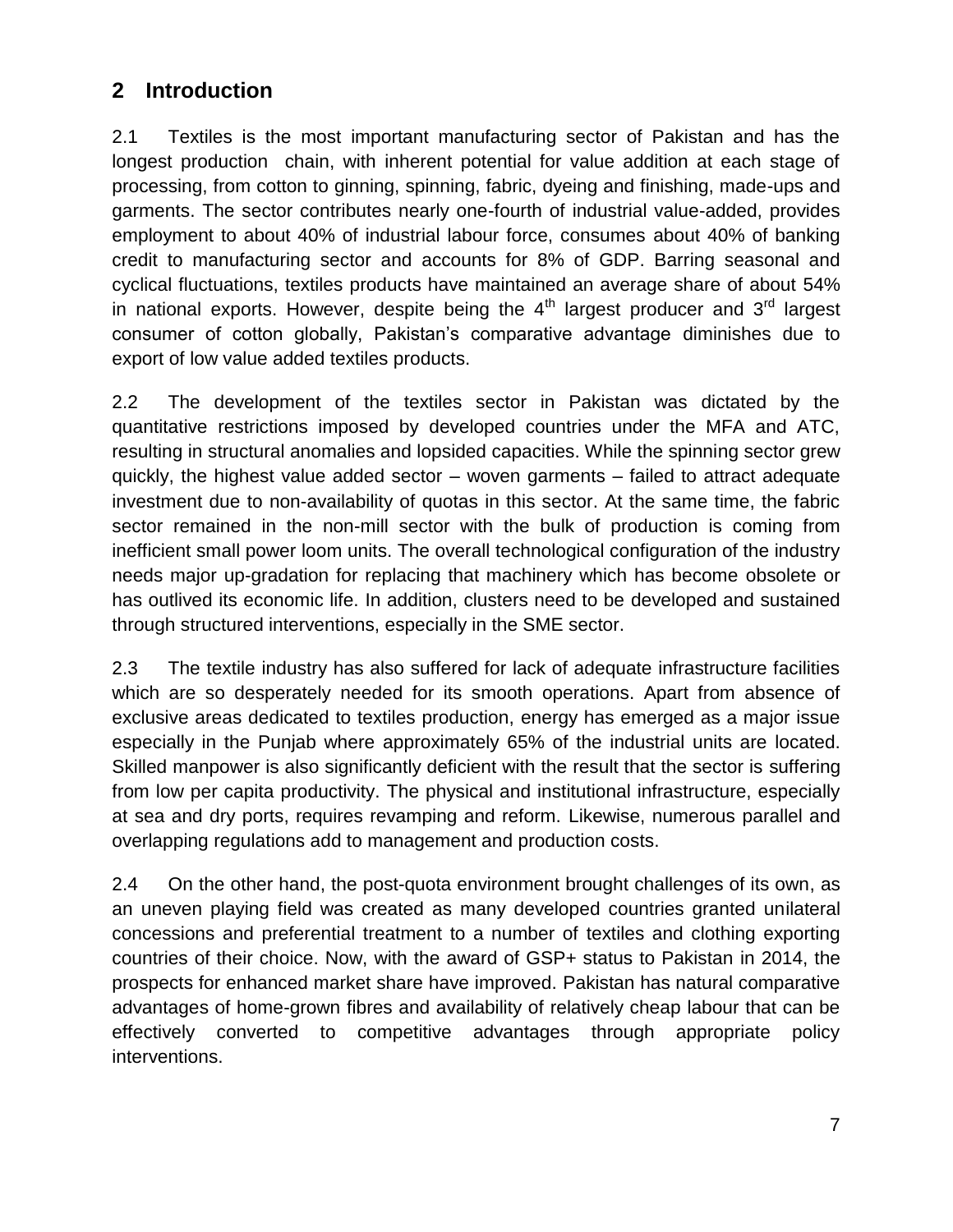# **3 Textiles Policy 2009-14: A Review**

3.1 The Ministry of Textile Industry was created in 2004, amalgamating all textiles related functions of the Ministries of Commerce, National Food Security & Research (MINFAL) and Industries and Production. However, some of the functions of the Ministry of Textile Industry are still under the ambit of other ministries, such as trade negotiations on textiles are handled by the Ministry of Commerce, while cotton seed production and regulation is with the Ministry of NFS&R. These, in turn, are linked to other Ministries and Divisions like Climate Change and Overseas Pakistanis & Human Resource Development (OPHRD).

3.2 The Ministry of Textile Industry has completed a decade of services to the textiles industry of Pakistan. In the first five years, the Ministry performed its functions without clear cut policy guidelines but was able to develop the first ever Textiles Policy 2009-14 which laid foundation for way forward.

3.3 The Textiles Policy 2009-14 provided a direction to the Ministry of Textiles Industry and prepared a developmental agenda, along with identifying cross-cutting issues hindering the growth of the textiles value chain. It also provided sub-sectoral analyses for specific intervention schemes that were approved by the Cabinet. However, due to financial constraints much less support was provided to the industry as against the ones envisaged in the Policy. The support provided was in-sufficient to attract further investment in new machinery and technology compared to the incentives provided by our regional competitors like India, Bangladesh, Vietnam, China and Turkey.

3.4 The Policy introduced an online registration database system which helped to strengthen its relationship with the stakeholder"s associations, and also enabled the creation of a complete profile of the textiles value chain for identification of its strengths, weaknesses and the technological gaps that exist on the supply side due to uneven development.

3.5 Ministry of Textile Industry collaborated with various international organizations like KOICA, UN and ILO for initiating skill development programs for value added industry. It set up the Pak Korea Garment Technology Institute with contribution of KOICA of US\$ 1.28 million, with rest of the funding from PSDP.

3.6 The Ministry"s infrastructure projects of Lahore Garment City and Faisalabad Garment City that were initiated in 2005 were completed and rented out to value added manufacturing units. The Karachi Garment City and Pakistan Textile City have been slow to develop due to various problems, such as litigation, non-supply of gas, water and electricity, lack of funds, etc.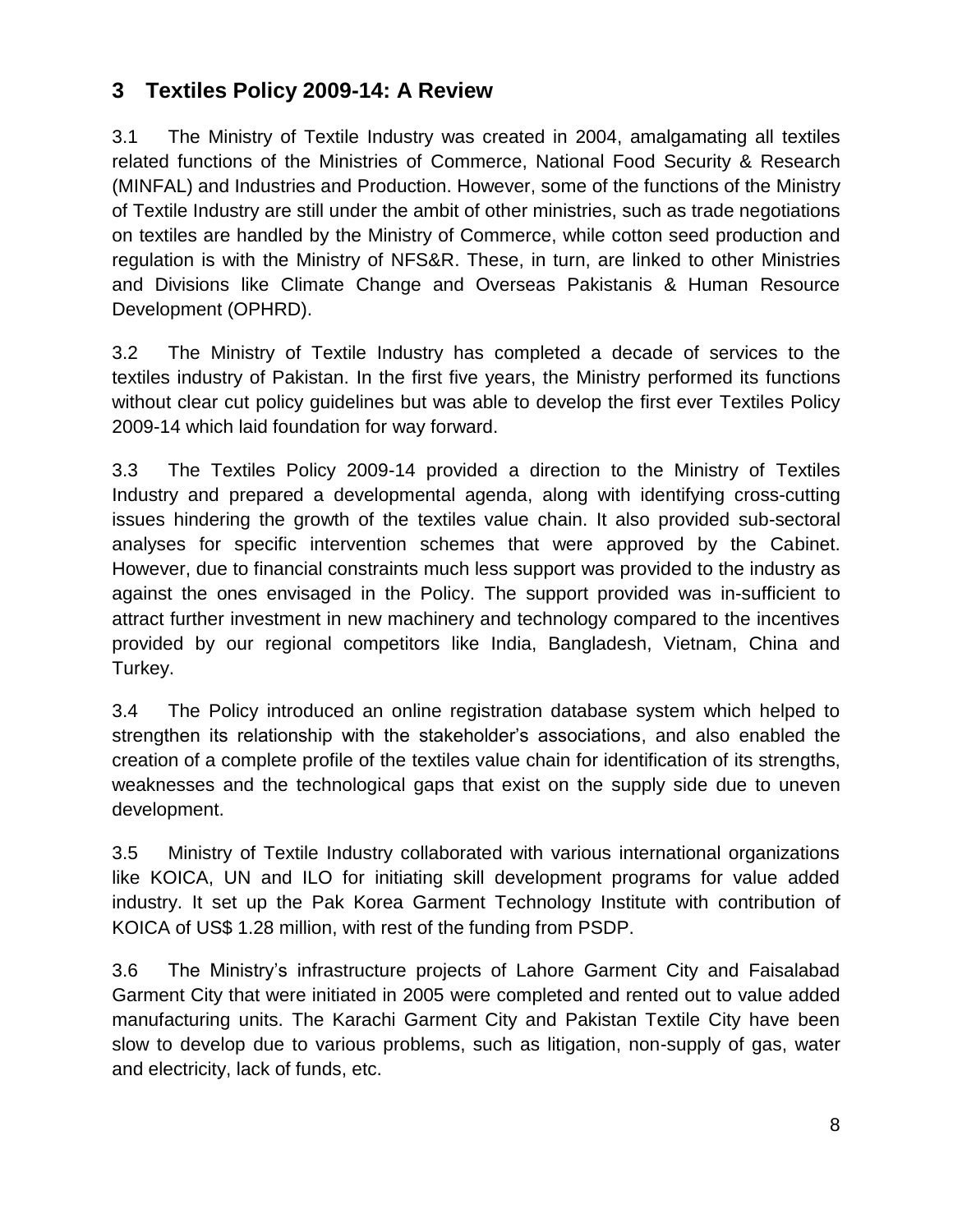3.7 The subject of Cotton and administrative control of the Pakistan Central Cotton Committee was given to the Ministry in 2011 after devolution of MINFAL. The Ministry reconstituted the membership of PCCC and got a plan approved from the ECC for its modernization and restructuring. The Ministry has improved governance in the PCCC and its various institutes and research stations through hiring of more scientists, promotions of existing officers, training of accounts officers, and payments of pensions and commutation arrears to the employees.

3.8 The Ministry established good working relationship with the Ministry of NFS&R to improve the supply of good quality seed for cotton farmers, regulation of seed companies, and raising the seed germination levels. There is also a close working relationship with the Ministry of Commerce, which consults the Ministry of Textile during bilateral and multilateral trade negotiations.

3.9 The Ministry is ensuring of holding regular meetings of the Cotton Crop Assessment Committee comprising growers, ginners, spinners, and government representatives from various ministries and departments to set up targets and develop training programs for farmers. The Ministry has already started work on the first Ginning Institute of Pakistan in Multan and is actively pursuing implementation of Cotton Standards Act with the help of provincial governments. In addition, cotton cess collection has been fully computerized and efforts are being made to collect arrears from defaulters.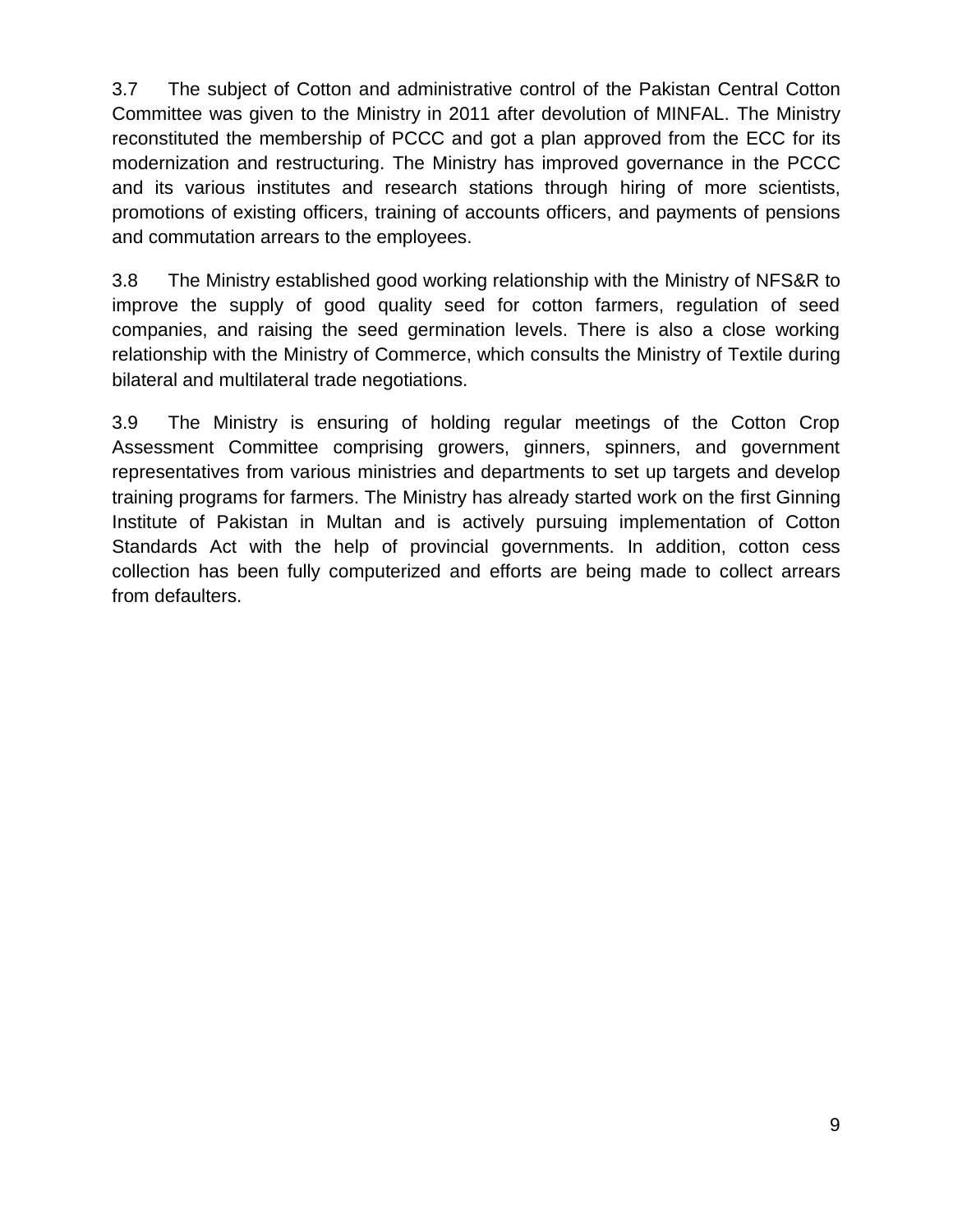# **Textiles Policy 2014-19**

# **4 Vision**

To become a leading country in the field of export of value-added textile products.

# **5 Mission**

To develop and implement a textiles policy which ensures consistency, predictability and transparency in Government actions and programmes, while building the reputation of the country as a reliable source of high quality textile goods.

# **6 Goals**

- To double value-addition from \$1billion per million bales to \$2 billion per million bales in five years.
- To double textiles exports from \$13 billion per annum to \$26 billion per annum in next five years.
- To facilitate additional investment of \$5 billion in machinery and technology.
- To improve fibres mix in favour of non-cotton i.e. 14% to 30%.
- To improve product mix especially in the garment sector from 28% to 45%.
- To strengthen existing textile firms and establish new ones.
- SME sector will be main focus of attention to enhance growth in value-added products through support **and incentives** schemes.
- Schemes and initiatives will be launched for increasing usage of ICT.
- The textiles sector will be made domestically and internationally compliant especially with respect to labour and environment rules and conventions.
- Textiles units will be encouraged to use modern management practices for improving efficiency and reducing wastages.
- Clusters would be systematically developed and existing clusters will be strengthened.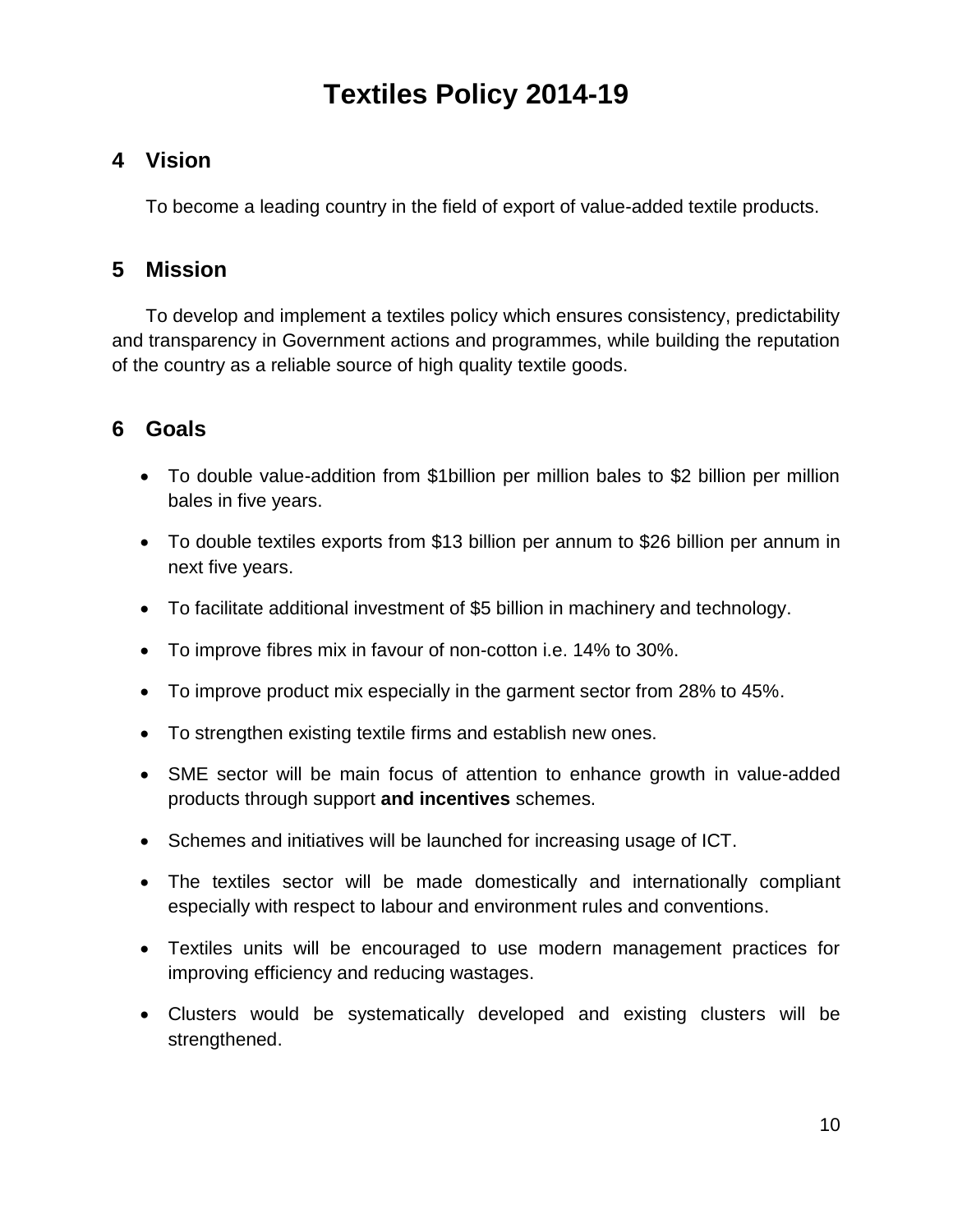- Vocational training of workers for capacity building, internships and different programmes for enhancement of skills and higher per capita productivity would be introduced.
- Facilitate the creation of 3 million new jobs.
- Promotion of speciality skills training for professionals and supervisory levels.
- Adopt measures to increase ease of doing business and reducing cost of doing business.

# **7 Strategic Framework**

7.1 The Textiles Policy 2014-19 is based on actionable plans to make the textiles sector competitive and sustainable. The Government will make sure that the benefits of Textiles Policy 2014-19 are spread at the national level and have a positive impact on small and medium enterprises through various measures including development of clusters.

7.2 The main theme of the current Policy is to increase dependence on special factors which give comparative advantage and to increase the use of new technologies especially ICT options, for improving competitiveness of the entire textiles value chain.

# **8 Budgetary support:**

8.1 Following schemes have been approved in The Finance Bill 2014-15.The Ministry will endure that these schemes may continue during the Policy period i.e. 2014- 19:

8.2 Drawback of Local Taxes and Levies (DLTL)

8.2.1 Draw-back for local taxes and levies would be given to exporters of textiles products on FOB values of their enhanced exports on an incremental basis if increased beyond 10% over previous year"s exports at the following rates:

- Garments 4%
- Made ups 2%; and
- Processed fabric 1%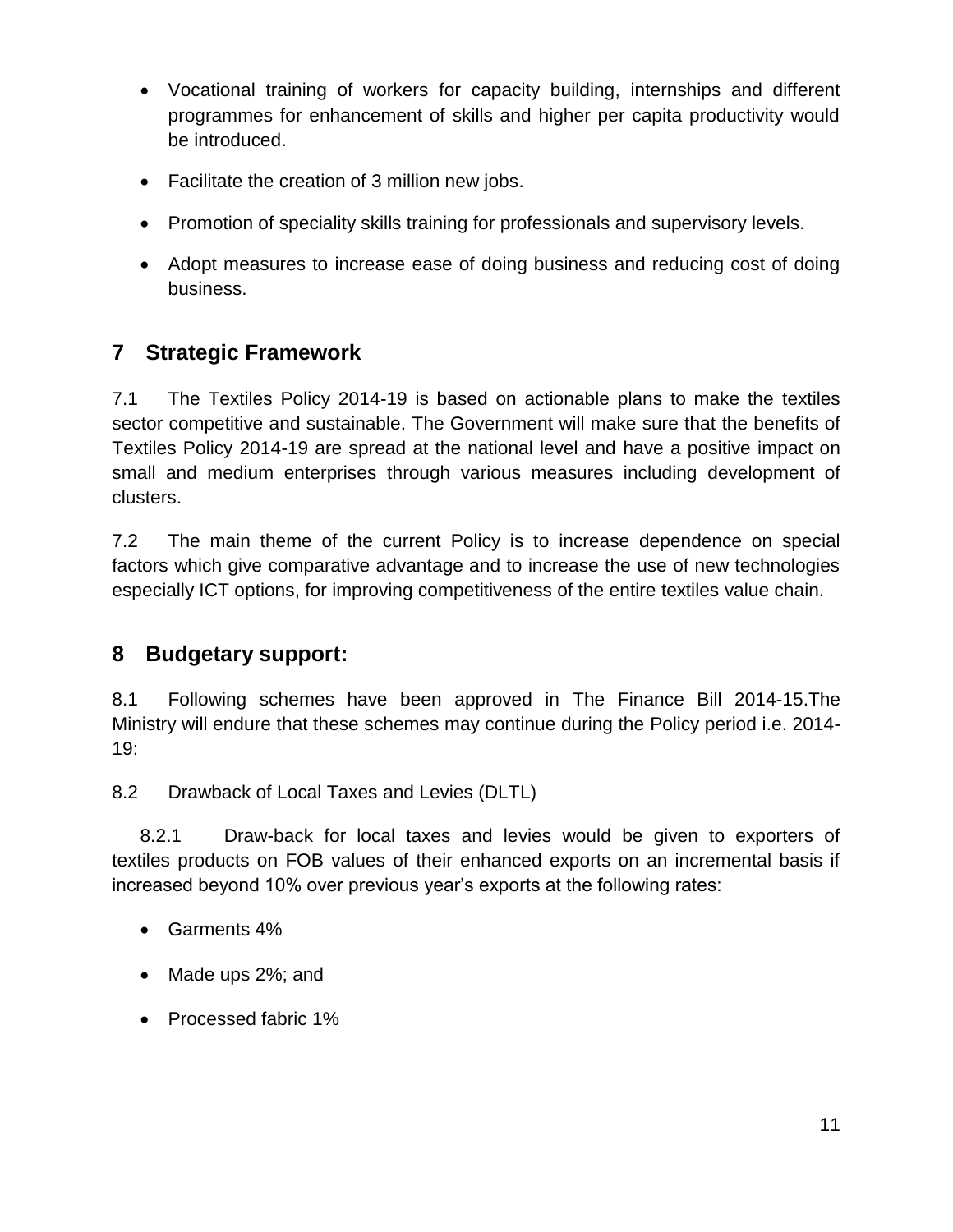8.2.2 The incentives will be provided to the exports made in 2013-14 (calendar year 2014) compared to exports made in 2012-13 (calendar year 2013) in the year 2014-15.

8.2.3 The support will continue for the rest of Policy period, however, eligibility criteria for the above support will be properly aligned with all Policy goals from budget period 2015-16 onwards.

8.3 Easy Finance

8.3.1 Mark up rate for Export Refinance Scheme of State Bank of Pakistan is being reduced from 9.4% to 7.5% from 1st of July 2014.

8.3.2 Textiles industry units in the value added sector would be provided Long Term Financing Facility (LTFF) for up gradation of technology from State Bank of Pakistan at the rate of 9% for 3-10 years duration.

8.3.3 The Schemes may continue during the Policy period. In case there would be further decrease in the policy rates then subsequently EFS and LTFF rates would be revised accordingly.

8.4 Sales Tax Regime

8.4.1 An expeditious refund system is being introduced and a fast track channel for manufacturers-cum-exporters is being created, whereby FBR would dispose of all their pending sales tax refund claims within 3 months, if not earlier.

8.5 Tariff on Machinery Imports

8.5.1 Textiles sector enjoyed duty free import of machinery under Textiles Policy 2009-14. This facility (SRO 809) has been extended for another two years.

8.6 Vocational Training

8.6.1 A new vocation training programme will be launched through PSDP to train sufficient men and women over five years period for skills required in the value added sector such as garments and made ups.

8.6.2 The project will be completed in two phases while vocational training institutes as well as factory spaces will be utilized for training purpose.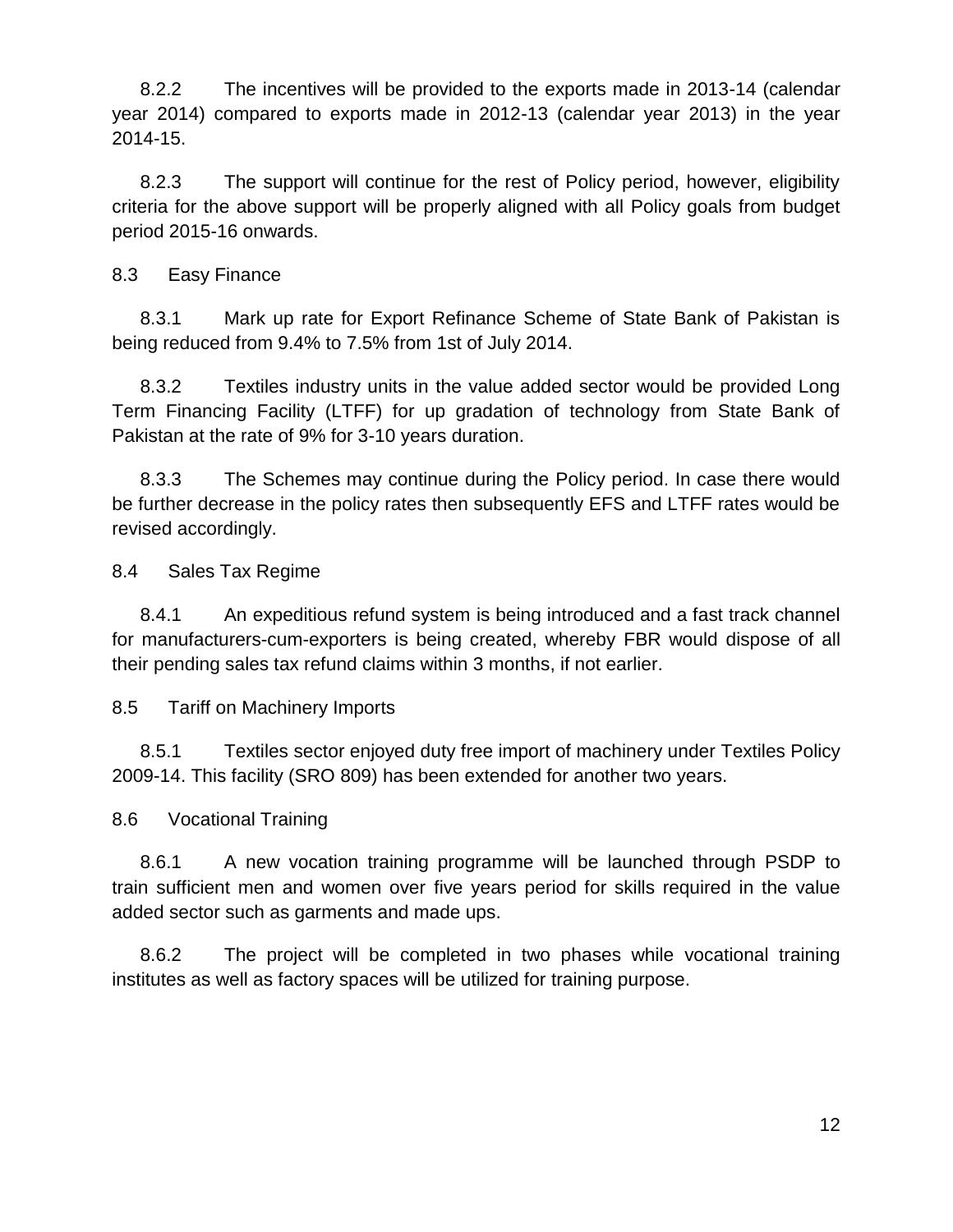### **9 Policy Interventions:**

9.1 Tariff rationalization:

9.1.1 The tariff structure for entire supply chain will be reviewed in line with effective protection rates. Higher tariffs provide excessive protection and increased margin for domestic sales. This situation does not provide any encouragement for exports. In such scenario tariff rates for entire supply chain need to be rationalized while providing adequate protection. This would increase the competitiveness of the domestic industry while ensuring increased exports and reduce smuggling of finished products such as manmade finished fabrics and garments.

9.1.2 The textiles sector value chain will be given protection as per the study carried out by The National Tariff Commission (NTC). This will provide a predictable tariff regime for the foreseeable future.

9.1.3 In order to encourage use of manmade fibres, Deemed Imports Basis scheme would be introduced so that the domestic PSF industry is also protected. An authentic and accredited testing system will be established to determine the manmade fibre content in the exporting products. The drawback rates for various manmade based exporting products will be determined by the Input-Output Coefficient Organization (IOCO). Criteria will be developed with the consultation of stakeholders and disbursements would be made by the State Bank of Pakistan. Drawback on deemed import basis will only be available to the mmf based garment products initially.

9.1.4 Similarly, work is in progress with the FBR to simplify Temporary Import Schemes such as DTRE in consultation with stakeholders to facilitate the value-added sectors. A GSP+ Committee has been constituted to study the export trends for which FBR is providing data from PRAL.

9.1.5 Measures will be taken to curb smuggling and protect the domestic manufacturing sector.

9.2 Product diversification:

9.2.1 Pakistan exports limited range of garments and made ups. Efforts would be made to widen the production base to include value-added products such as children wear, lingerie, beachwear, leisure wear, technical textiles, geo textiles and medical textiles. For this purpose, collaborations with foreign experts, donor agencies and international universities would be sought and the existing bases at National Textile University, Faisalabad, and Textile Institute of Pakistan, Karachi, would be strengthened.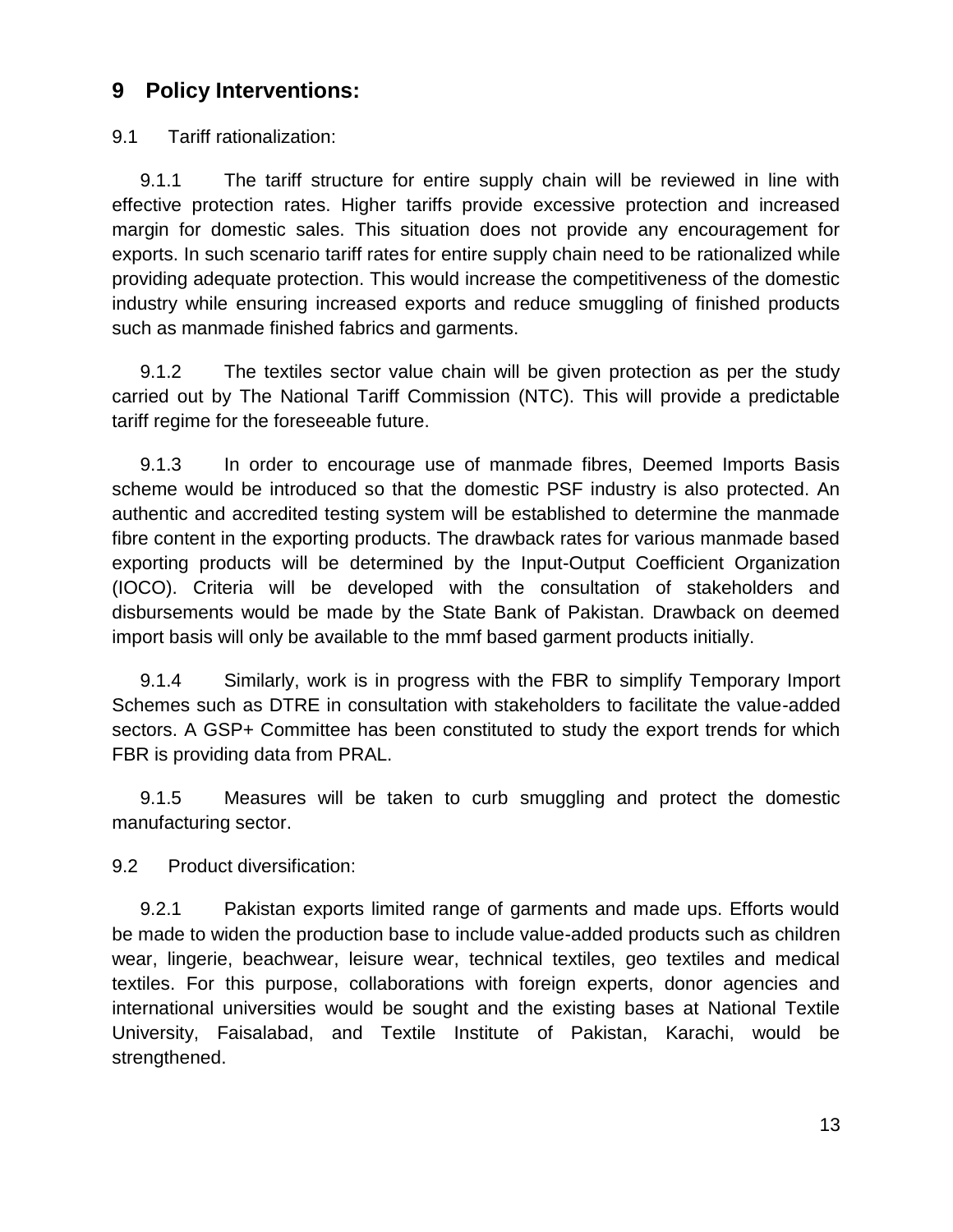9.2.2 The Government will establish a Product Development & Innovation Fund to develop new products, along with costing, identification of supply chains, raw materials, and dissemination of information to the SME sector. Awareness seminars and training on textiles entrepreneurship in new products will be carried out for new business development and product diversification.

#### 9.3 Technology Up-gradation Fund Support Scheme

9.3.1 Technology Up-gradation Fund including for SMEs will be extended for this Policy Period as well. Main aim of the scheme is to improve overall technological configuration of the sector, remove critical imbalances in the value chain and achieve compliance with international standards.

#### 9.4 SME Development

9.4.1 One of the weakest links in textiles value chain is unorganized power loom sector which consists of mostly 4 to 32 power looms, classified as cottage industry with unskilled labour force. Similarly, other SME sub sectors also have unorganized structures. The Ministry of Textile Industry would adopt three pronged strategy to address this issue.

- a. Mapping, surveys and diagnostic studies of existing clusters for various subsectors including wool, silk, hand looms, embroidery, weaving, knitting and stitching. The Government will earmark funds for diagnostic studies and approach foreign donors for the development of clusters. The clusters will be provided with various facilities, such as marketing cooperatives, testing laboratories, training centres, international and domestic certifications, combined effluent treatments plants, etc. Option of opening engineering campuses of recognized universities and/or new universities in mega clusters will also be explored.
- b. A Business Portal would be launched to facilitate sales and business partnerships on the internet. This would also enable the SME sector to increase usage of ICT and modern management practices in their units.
- c. Top fifty SMEs each year in exports would be identified and would be facilitated for organizational restructuring, business development, export marketing, IT usage and infrastructure etc for their growth in exports and to become listed companies.
- 9.5 Neglected Sectors:

9.5.1 The Government will establish state of the art Product Development Centre along with machinery, equipment and training facilities for vulnerable subsectors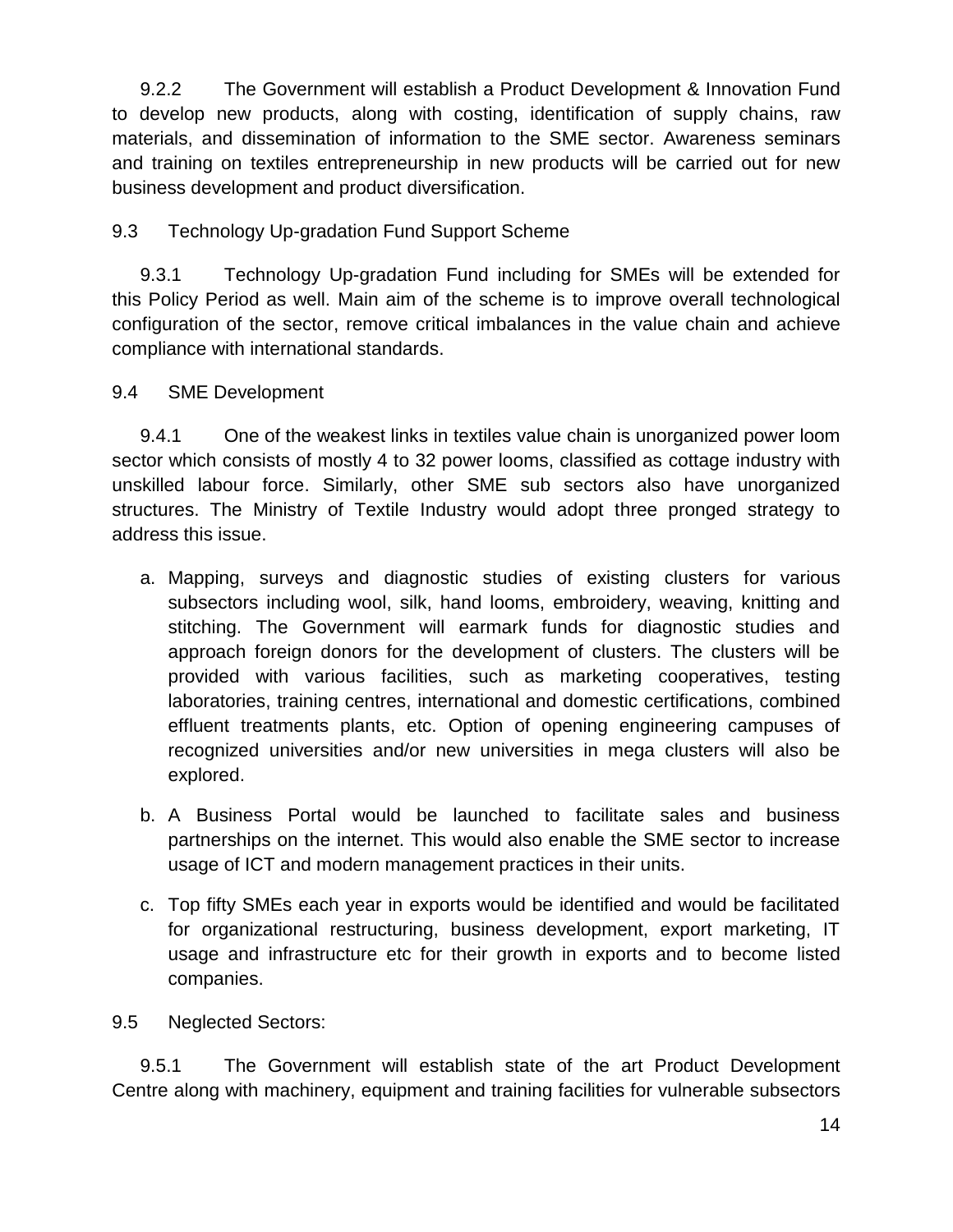such as carpets and handlooms. The Ministry would also set up dedicated fibre development centres for silk, wool, jute, linen, bamboo and other natural fibres in collaboration with relevant Ministries and provincial governments. The Ministry will approach the concerned quarters for allocation of funds for dedicated training for the hand-knotted carpets which is one of the most value added sub-sector of this industry.

#### 9.6 Productivity and OHS Audits and Trainings

9.6.1 The Ministry will carry out productivity analyses on processes and energy conservation. Trainings would be provided to improve per capita productivity on cost sharing basis. To attain international compliance in Occupational Health and Safety, trainings would also be provided to the SME sector in partnership with provincial governments, ILO and other agencies, especially for initiating Better Work Programme. The Government will provide necessary funds for productivity and OHS audits. In addition, Business Alliances and Buyers" Forums would be created to assist valueadded sectors in meeting international standards of sourcing.

9.7 Joint ventures, mergers and relocation of international manufacturers

9.7.1 As suggested by the Board of Investment, a comprehensive plan would be launched in consultations with trade associations and BOI to facilitate buyers' presence through joint ventures and relocation of foreign manufacturing units in Pakistan.

#### 9.8 Strengthening of textiles firms

9.8.1 Initiatives will be taken to strengthen the strategic and competitive capacities of textiles value chain and allied industry firms, promote growth, sustainability, innovation, value addition, diversification and internationalization. Under performing firms and units will be supported through management capacity building BDS support, facilitating mergers and acquisitions and any other viable options.

#### 9.9 Electricity and Gas

9.9.1 The Ministry will take measures to give priority to textiles sector for availability of energy to fully utilize the GSP+ status. For this purpose, a joint committee comprising senior officers of the Ministries of Textile Industry, Petroleum & Natural Gas, Water & Power and Finance Division will be constituted to work out solutions on a regular basis to reduce the energy gap in the textiles sector.

9.9.2 In order to conserve energy, textiles associations would be facilitated to carry out energy audits within their member units, so that energy consumption is reduced through specific interventions, such as replacement of old machinery and plugging leakages.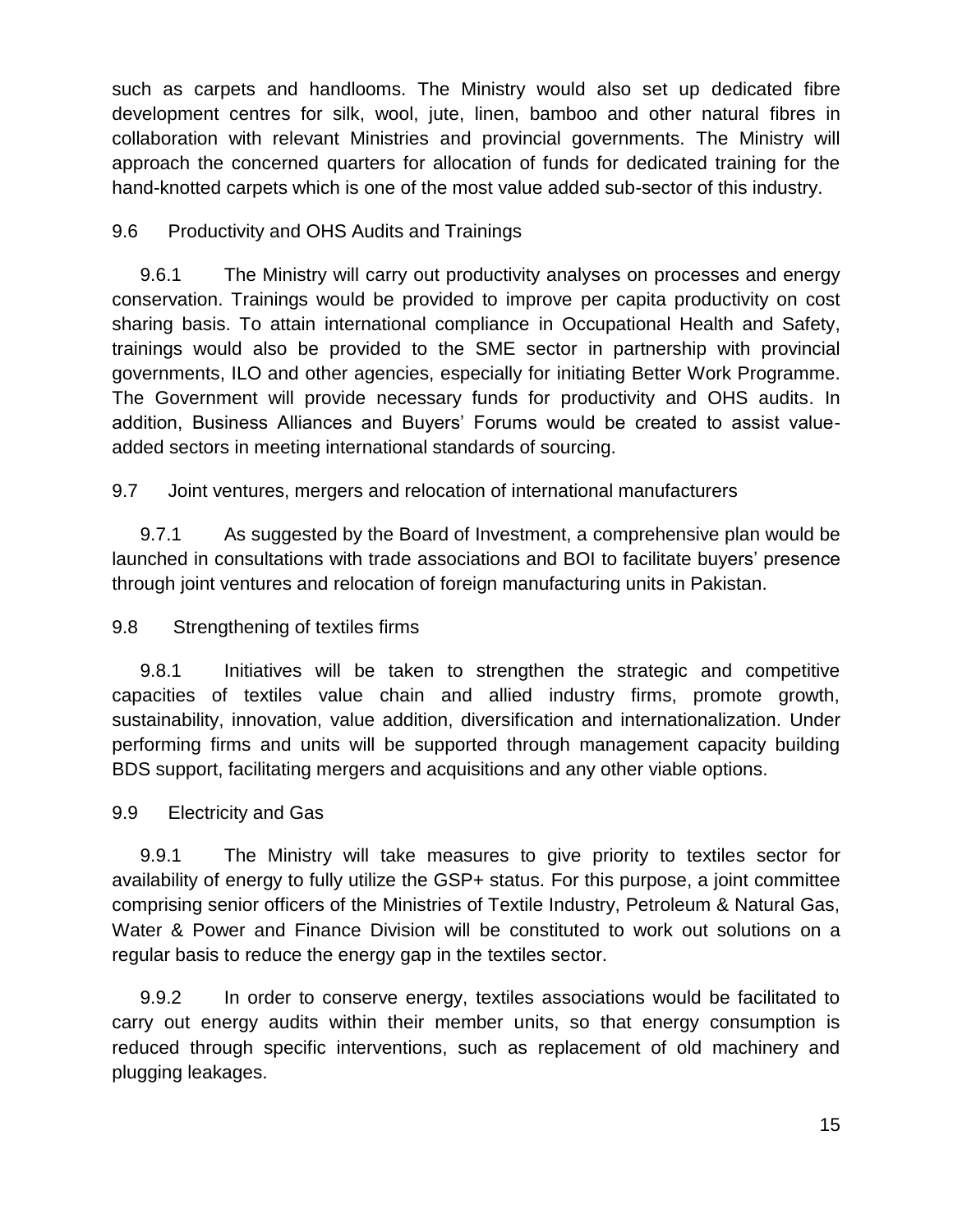9.10 Awareness and Information Dissemination

9.10.1 Market intelligence including fibre and product mix, information on different countries" specific standards and compliance requirements, along with tariffs and preferential tariffs of competitor countries would be disseminated both through the Ministry"s web portal and in regular meetings with stakeholders. The information about best international practices in value added chain will be made available to the stakeholders.

9.10.2 The Ministry of Textile Industry will regularly publish domestic and international imports and exports data. Such information will also be available on the Ministry"s website. Further, the Ministry of Textile Industry will hold technical seminars and workshops for SME sectors. For such purpose international technologists, marketing and compliance experts would also be invited. The associations and manufacturing units will provide space where practical demonstrations would be given.

9.10.3 Tele-centres and PTA ICT infrastructure will be leveraged for the benefit of entire textiles supply chain including farmer community.

# **10 Sectoral Focus**

10.1 Cotton

10.1.1 Model Cotton Trading Houses: The Ministry will set up Model Cotton Trading Houses in Multan and Sakrand in collaboration with the PCCC, to facilitate farmers, ginners and other stakeholders. This will also help to encourage standardization and brand development.

10.1.2 Cotton Regulatory Regime: Ministry of Textile Industry will purse for enactment of Plant Breeders Right Act as well as amendment in Seed Act and Quarantine to facilitate research, attract new technologies and increase the availability of certified quality seed. To improve standardization of cotton and ginning sector, implementation of Cotton Control Act is imperative. In addition, cotton standardization and clean cotton with reduced contamination levels will be facilitated through upgradation of ginning machinery, for which the ginning sector has already been included in LTFF.

10.1.3 Better Cotton Initiative (BCI): The BCI aims to promote measurable improvements in environmental and social impact of cotton cultivation on land, climate, environment and people. The BCI cotton initiative was introduced in Pakistan by WWF-Pakistan and funded by the EU. The Government of Pakistan will pursue this programme and necessary funds will be arranged for continuation and expansion of current programme through foreign donor agencies and other relevant forums.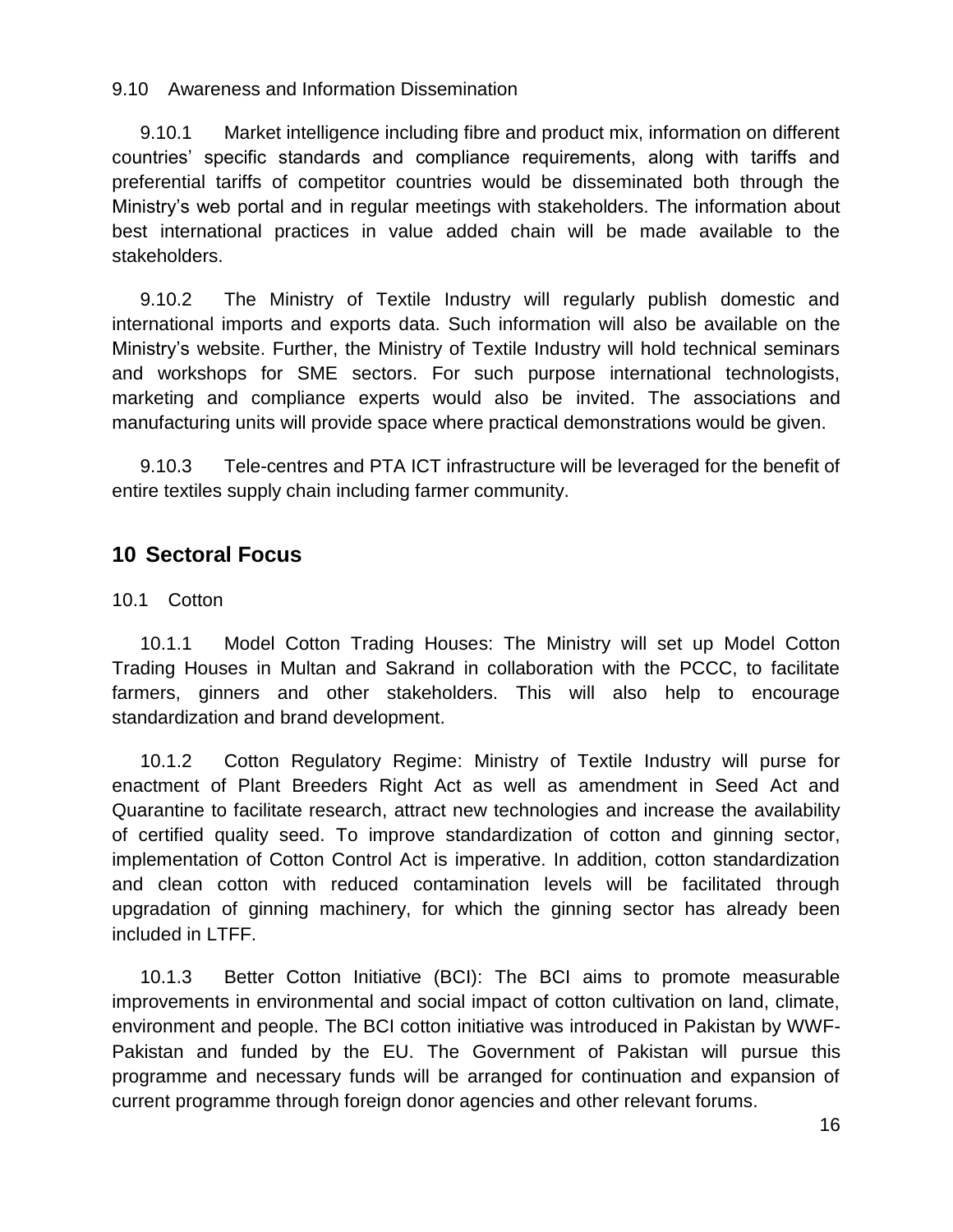10.1.4 Extra Long Staple Cotton: The Government would take measures to introduce extra long staple cotton and a comprehensive training and capacity building programme will be developed to establish a system in the private sector for grading and classifying cotton ensuring that proper premiums are paid on cotton based on grading and classification.

10.1.5 Pakistan Central Cotton Committee (PCCC): The PCCC will be restructured to strengthen their research activities. Focus will be to increase per hectre yields, reduce the risk of cotton leave curl virus and introduce longer staple length varieties. Organization rules will be amended to extend incentives to the employees on the basis of performance and output.

10.1.6 Pakistan Cotton Standards Institute (PCSI): The PCSI was in a state of disarray after Cotton Standardization Fee (CSF) was suspended in 2007. The Ministry has revived the CSF to ensure its survival. The PCSI has been shifted to new premises and its capacity and equipment will be strengthened through funding from relevant forums.

10.1.7 Hedge Trading: Cotton hedge trading for the domestic cotton will be initiated in consultation with stakeholders.

10.2 Fibre Diversification

10.2.1 At present, Pakistani products are heavily dependent on cotton, whereas the world demand is for increased use of manmade fibres and other natural fibres. Technical Boards will be formulated to carry on research on Silk, Wool, Jute, Synthetic, Artificial, and Vegetable Fibres.

10.2.2 Manmade Fibres (MMF): This is a fact that cotton dominates the share in fiber usage in our textiles industry. The only other fiber which has some share in the textiles industry in our country is polyester. The use of MMF fibre in the country is woefully low as compared to regional competitors and international market trend and therefore, needs significant increase. Promotion of MMF industry is key objective of the present Textiles Policy. The fibre usage pattern in the world is continuously shifting from cotton to manmade fibre and the ratio has reversed from 60-40 to 40-60 within ten years. This ratio was 80-20 in favor of cotton three decades earlier. With such a drastic change in the demand pattern in the world, Pakistan has moved only with a snail pace, in fact the local production of manmade fibre is less than what we had a decade ago. The Policy is aimed at providing a paradigm shift and concentrate on other high value added fibres, especially manmade fibres (MMF), to enrich the exports mix. To bring the change SFDAC will be reorganized to provide strength and support in the development of MMF based industry of Pakistan and to train technologists and technicians engaged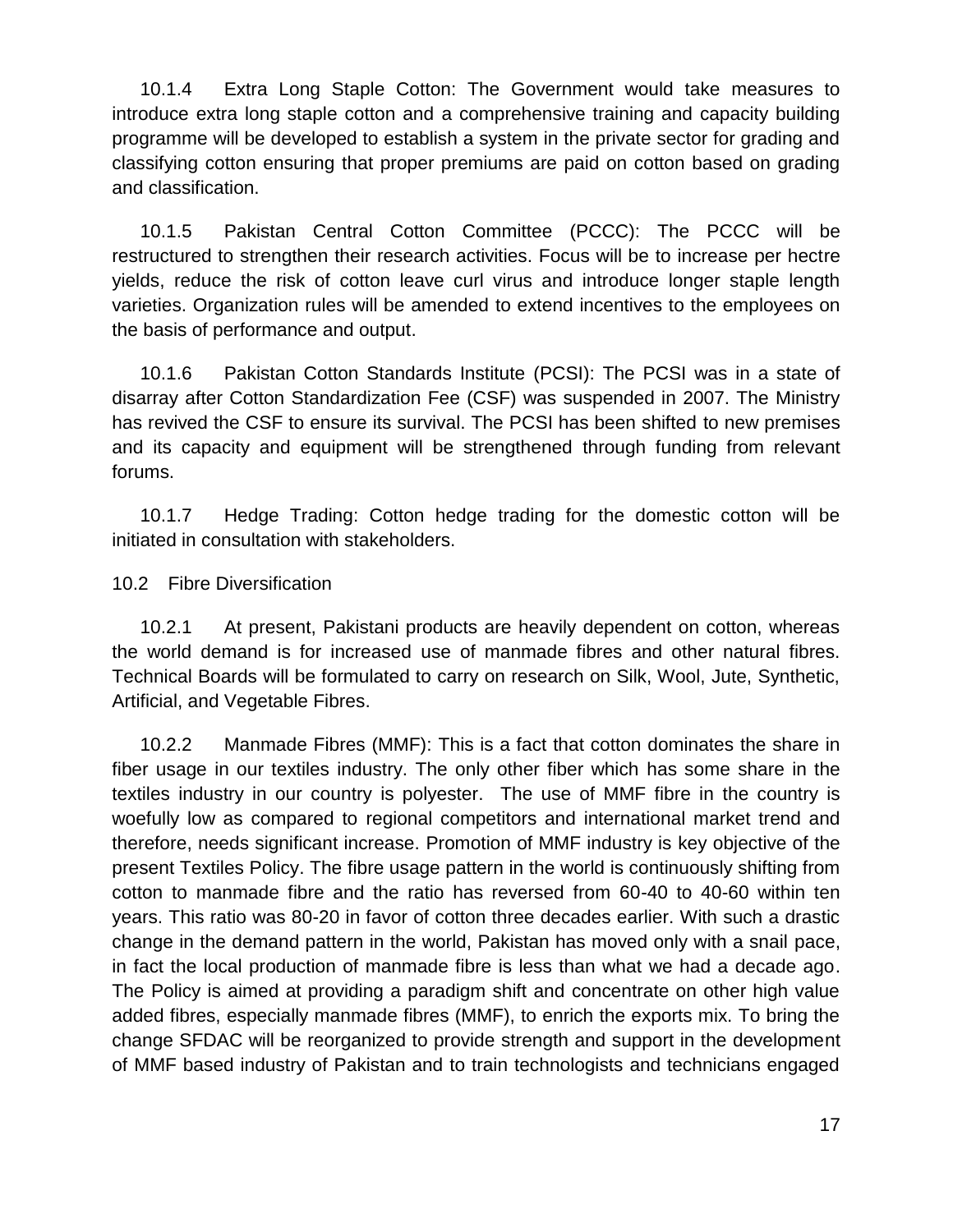in raw material manufacturing and whole downstream chain processing industry to develop better quality products according to the global demands.

#### 10.3 Spinning

10.3.1 Investment in new capacities in finer counts, rotor technology, value added attachments and economies of scales will be encouraged.

#### 10.4 Weaving

10.4.1 Weaving City would be established, initially in Faisalabad through PSDP funding and then will be replicated in other part of the country to de-fragment this sector, along with the provision to provide space for machinery and spare parts manufacturing.

#### 10.5 Knitting

10.5.1 The small and medium knitting units will be supported to increase their capacities, up-gradation of their machinery and de-fragmentation.

#### 10.6 Processing

10.6.1 The Policy would encourage investment in narrow width capacities to increase production of finished fabrics for the apparel sector.

10.6.2 The Government will identify areas where effluent treatment plants can be established through public-private partnerships. Special Purpose Vehicle (SPV) will be incorporated to establish Model Combined Effluent Treatment Plant (CETP) in Khurrianwala, Faisalabad. The Government would seek funding from international donors and operational cost would be provided by the processing industry. Further, machinery for the ETP may be considered for inclusion in the LTFF.

#### 10.7 Carpets

10.7.1 Carpets specially hand woven is a value added segment of the textiles value chain. The sector will be provided due importance as a value added made-ups industry of Pakistan.

#### 10.8 Technical Textiles

10.8.1 Technical textiles are an emerging area of high value addition and through concerted efforts we can gain significant share in the world market. However, there is a need to invest in R&D in this area. Government will develop a proper strategy for the promotion of technical textiles in the country. For this purpose an exclusive centre of excellence to impart training, develop skills and provide relevant information about world trends in such fields like geotech, meditech and sportech will be established.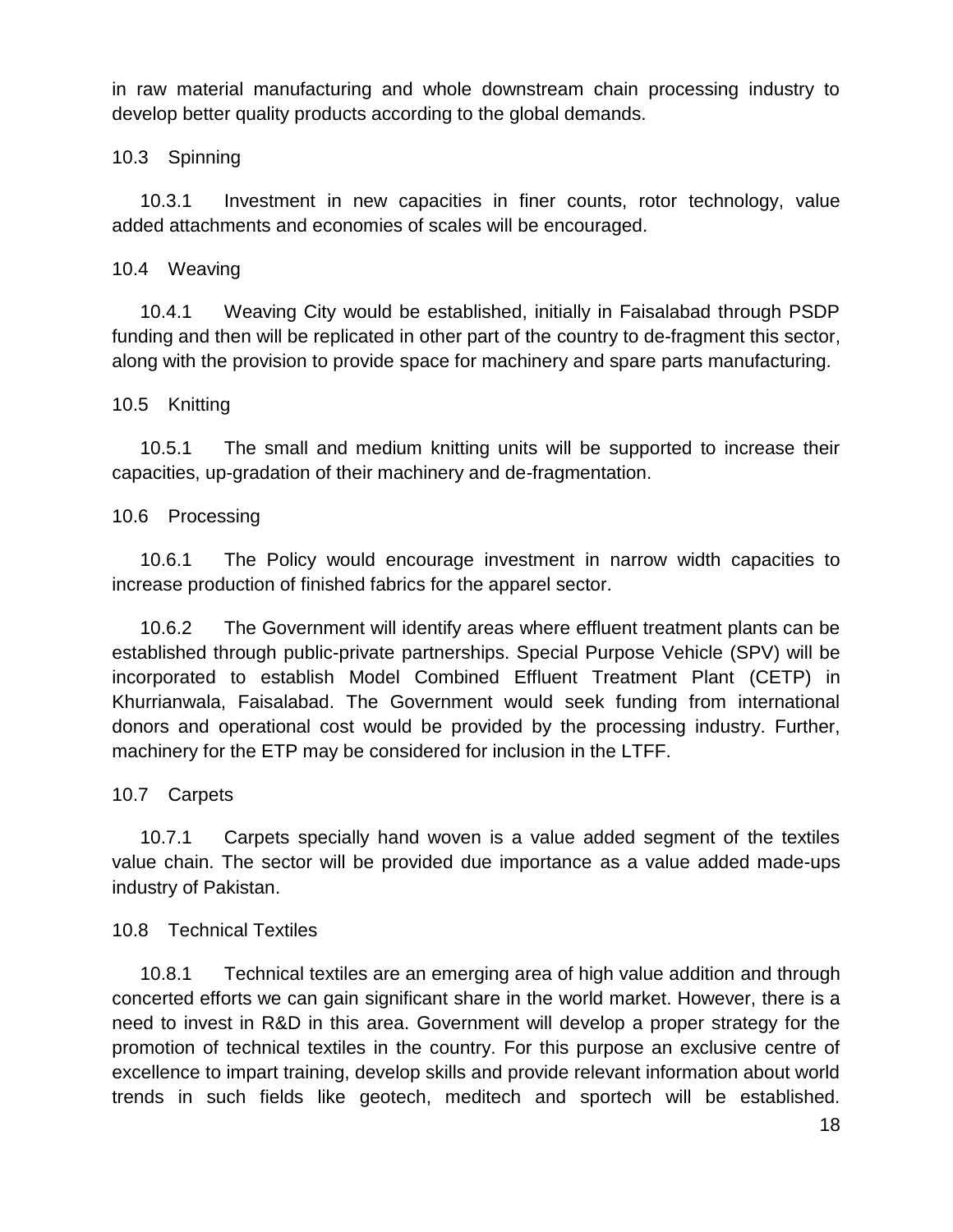Government will pursue the KOICA who has shown interest in establishing a research facility for technical textiles in National Textile University, Faisalabad. The non-woven sector is one of the emerging sub-sectors having considerable share in value-added products. To encourage this sector, training modules will be developed to impart knowledge and skills.

10.9 Garments and Made-ups

10.9.1 Entrepreneurs will be encouraged to take maximum advantage of availability of abundant labour force and for this sourcing and marketing training will be provided along with the establishment of product development centres. The training would also focus on fashion garments and trends, apparel merchandising, made-ups designing and quality control etc. The centres will collaborate with leading fashion institutes to provide in-depth training in specialized high value fashion garments. Programmes will be initiated to raise profiles of local brands and designers and to explore new overseas markets. Innovations in garment production will encourage development of new raw materials for the sector.

10.9.2 The government will take steps to reduce illegal imports of value added garments in domestic market to encourage domestic manufacturing. Further, steps would be taken for proper examination and assessment of huge imports under the head of worn clothing.

10.9.3 Textiles Exporter of the Year Award: In order to create recognition of the textiles sector"s role in the national economy, the Ministry of Textile Industry would initiate a Textiles Exporter of the Year Award in various categories including highest value-addition.

10.9.4 Brand Development: The Ministry of Textile Industry would encourage setting up Pak cotton brand, fashion labels and brands abroad to increase exports. As brand development requires long term financial commitment, the Ministry would develop a scheme similar to LTFF with the State Bank of Pakistan in which loans may be made available at same policy rates available in LTFF scheme.

10.9.5 Market Support and Development: The Ministry would ensure that participation in international exhibitions by TDAP will be carried out after due consultation with the stakeholders and transparent criteria will be developed for the participation of SMEs in these exhibitions. A dedicated "annual textiles exhibition" will be organised domestically in each year of the Policy period. The first Textiles Pakistan exhibition will be held in Lahore in 2015-16.

10.9.6 World Textiles Centre: Establishment of World Textiles Centre envisages the setting up of an international buying house to attract more export orders. In the first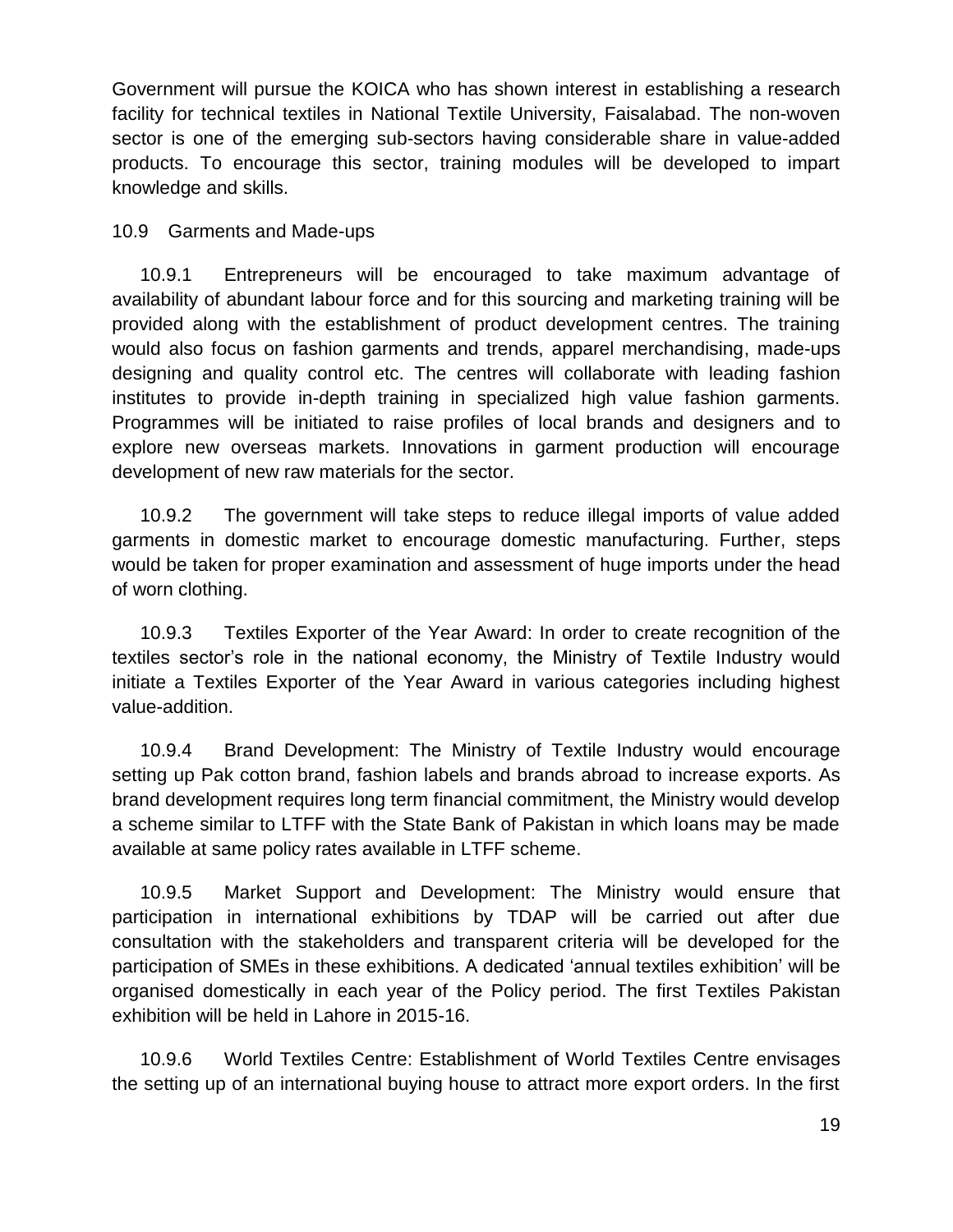phase, thirty renowned international buying houses will be provided free space and services. In the second phase, more buyers would be provided space as per requirement. The Ministry of Textile Industry would also establish "Apparel Houses" in metropolitan cities which are also textiles hub to provide one stop showcase facility to exporters so that international buyers can see a range of products in one place and place their orders. This would further facilitate the domestic commerce.

10.9.7 Domestic labour laws: The garment sector is a cyclical business and observes fluctuations in production capacities as it is dependent on export orders. The Ministry in consultation with the Ministry of OPHRD, provincial labour departments, Employers Federation of Pakistan, would recommend measures to facilitate manufacturing units as per ILO conventions. A "workers welfare fund" will be created especially for handloom and hand knotted carpet sectors to give encouragement to the poorest sections of society. At the same time, efforts would be made in tandem with the above stated stakeholders to reduce the role of regulatory agencies through creation of one-window system.

#### 10.10 Allied Industry

10.10.1 Textiles sector has grown to be the single largest manufacturing sector of Pakistan. However, support industries like textiles machinery manufacturing, textiles dyes and chemicals and accessories industry have not developed proportionally. Most of the demands in these areas are met through imports. There is an urgent need to promote development of industries that would ensure indigenous supply of such important technology and raw materials at home at reasonable prices.

10.10.2 Promotion of joint ventures with leading international brands will be a key objective of the Policy. Government will provide appropriate incentives to encourage such initiatives.

10.10.3 Intensive training and awareness campaigns will be initiated to disseminate information on comparative benefits of upgrading machinery and using domestic resources.

10.10.4 Viability studies for production of textiles dyes, chemicals and accessories will also be initiated. Based on these studies, measures will be introduced for encouraging establishment of industries considered economically viable.

### **11 Revitalizing Projects**

11.1 The Ministry would introduce new projects through PSDP funding, including physical infrastructure development, research projects for cotton, and vocational and skill development training through PSDP, foreign donors and other relevant forums. In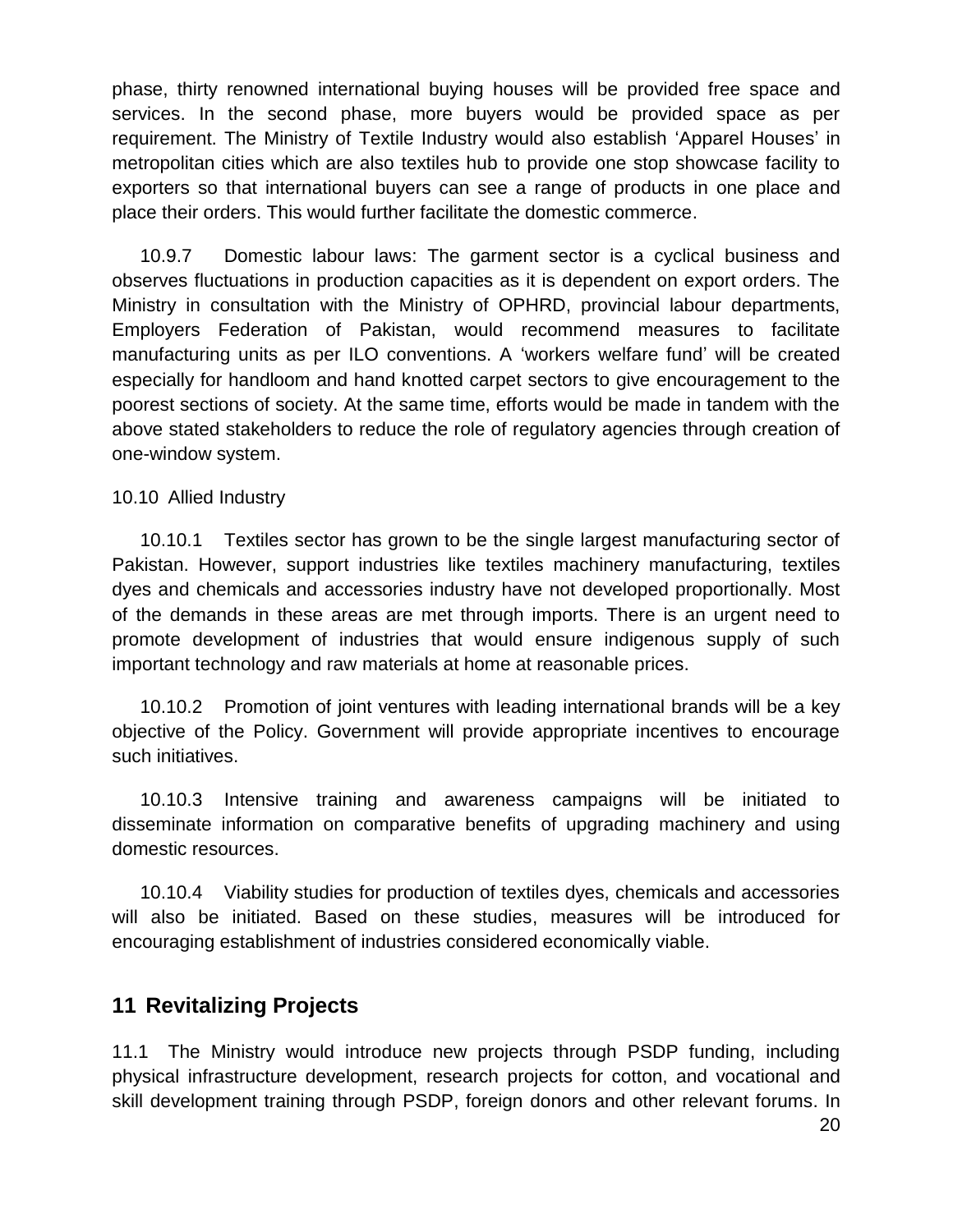addition, the ongoing Projects will be revitalized to develop their plans for phase II, to attain final shape as envisaged in the plan. The Ministry will increase strength of workforce in attached offices and technical wings to meet enhanced futuristic needs of the sector.

#### 11.2 Pakistan Textile City Limited

11.2.1 The project was initiated in 2004, the objective was to develop a state of the art industrial area for the textiles sector at an area of 1250 acres. The Ministry would operationalize this project and plots will be launched for sale when ready.

#### 11.3 Garment Cities

11.3.1 The Ministry of Textile Industry has established three garments cities in Faisalabad, Lahore and Karachi. Two buildings each in Faisalabad and Lahore Garment Cities have been leased to textiles units. The Karachi Garment City would be developed on fast track basis. The Ministry of Textile Industry will promote business/technology incubators for value added segments of garments and home textiles for leasing to new enterprises/entrepreneurs and small units. Necessary funds would be arranged through PSDP. In addition, training facilities would be developed in these incubators.

11.4 To facilitate in Up-gradation of EDF Institutes

11.4.1 Ministry of Textile Industry will facilitate by providing technical support for up-gradation of EDF funded textiles training institutes to meet international requirements and eliminate the skill gap for manufacturing of high quality value added textile products. These institutes will be provided necessary support for new machinery and hiring of foreign trainers, designing of courses and training of master trainers in collaboration with foreign donor agencies.

# **12 Capacity Building of the Ministry and its organizations**

12.1 Special initiatives will be taken for institutional restructuring and human resource development and the Ministry will accordingly provide training to the human resource working under the Ministry in the fields of agricultural research, textiles engineering, international trade matters and negotiations, project development, project monitoring, tariff rationalization and other related matters.

12.2 Textiles Act

12.2.1 The Ministry will introduce new legislation to override multiple laws and ordinances under the administrative control of the Ministry of Textile Industry. Work on